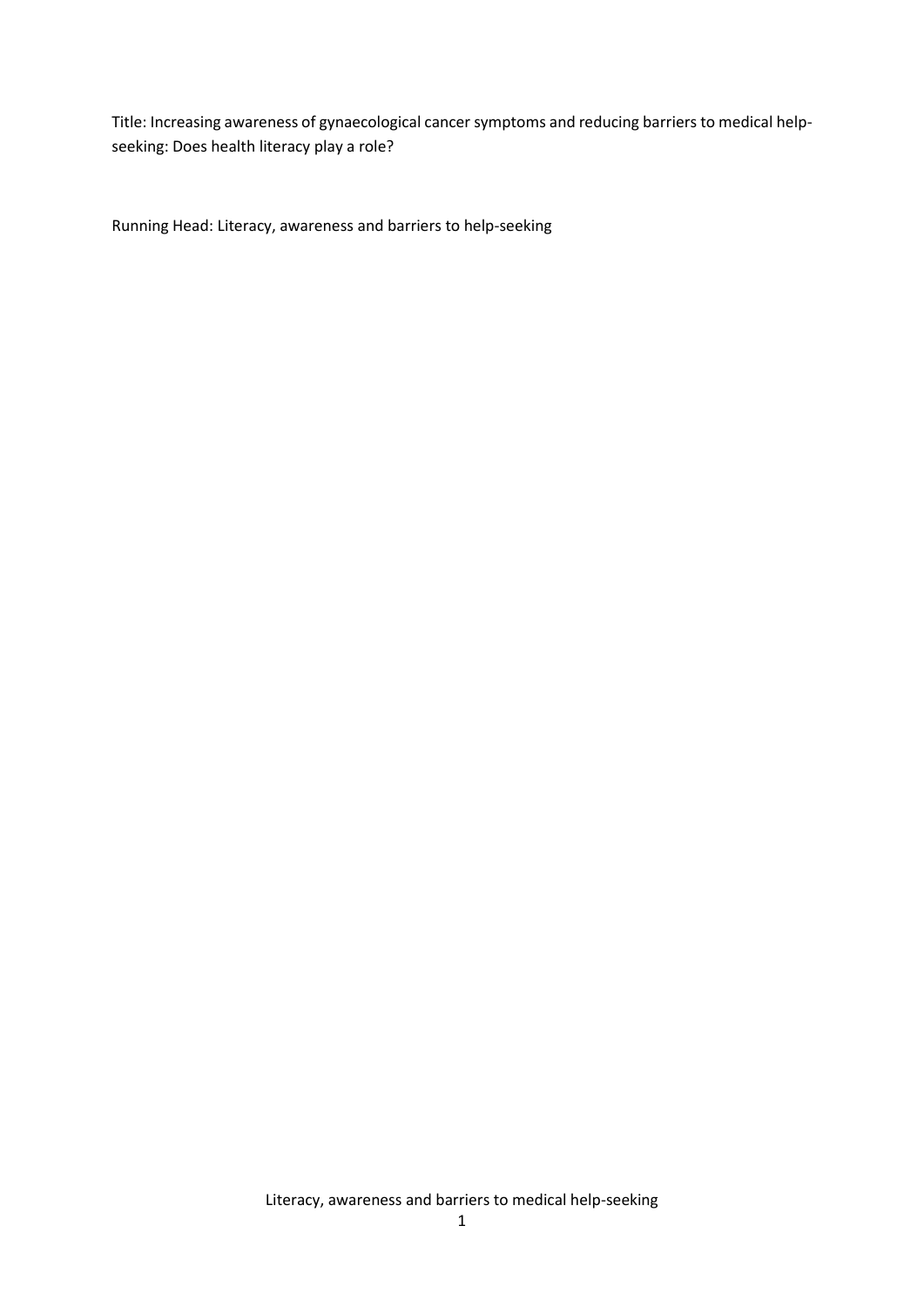## **Abstract**

*Health literacy may influence the efficacy of print-based public health interventions. A key part of the UK cancer control strategy is to provide information to the public on earlier diagnosis with a view to improving the UK's relatively poor 1-year cancer survival statistics. This study examined the impact of health literacy on the efficacy of a gynaecological cancer information leaflet. Participants (n=451) were recruited from 17 Cancer Research UK events. Health Literacy was assessed with the Newest Vital Sign (NVS) test. Gynaecological cancer symptom awareness and barriers to medical help-seeking were assessed before and after participants read the leaflet. Symptom awareness improved and barriers to medical help-seeking reduced (p's<0.001). Symptom awareness was lower in individuals in lower health literacy groups both at baseline and follow-up (p< 0.05, p<0.001 respectively), but there were no significant differences in barriers to medical help-seeking at either time point (p>0.05). As predicted, individuals with lower health literacy benefited less after exposure to the leaflet (p's<0.01 for interactions). Despite careful consideration of information design principles in the development of the leaflet, more intensive efforts may be required to ensure that inequalities are not exacerbated by reliance on print-based public health interventions.*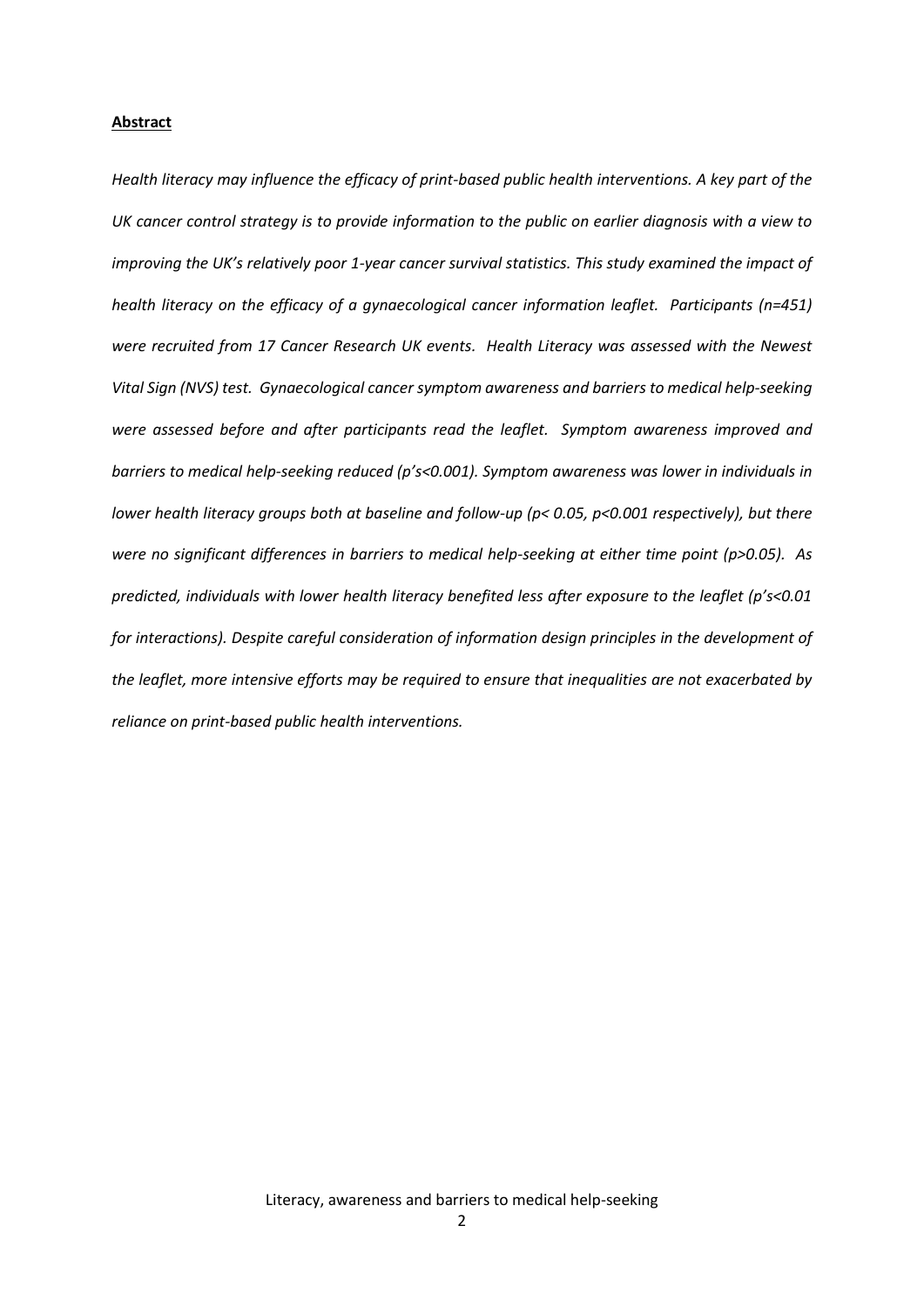## **Introduction**

In 2011, the UK Department of Health announced their strategy for improving cancer outcomes. The provision of information to the public was considered central to promoting healthier lifestyles, ensuring earlier diagnosis of cancer, and improving the experience of cancer survivors (Department Of Health, 2011). While a number of different modalities are used to achieve these aims, written information is an important channel through which information is delivered.

For print materials, the health literacy of the target population may be an important factor in determining impact. The Institute of Medicine has defined health literacy as 'the degree to which individuals have the capacity to obtain, process, and understand basic health information and services needed to make appropriate health decisions' (Ratzan & Parker, 2000). A national assessment of health literacy in the US found that more than a third of the general public have basic or below basic health literacy (Kutner, Greenberg, Jin, Paulsen, & White, 2007). In the UK, a nationally representative study using the Test of Functional Health Literacy in Adults (TOFHLA; Parker, Baker, Williams, & Nurss, 1995) reported that 11.4% of adults have marginal or inadequate health literacy (von Wagner, Knight, Steptoe, & Wardle, 2007). Furthermore, a recent survey suggests 15% of the UK population have low general literacy scores (Department of Business, Innovations and Skills, 2011). While the different methodologies used in these surveys prohibit direct comparison, it is fair to say that all indicate a potential challenge to information-transmission using print-based materials.

Literacy, awareness and barriers to medical help-seeking Health literacy is associated with a wide range of health-related behaviours and outcomes, including self-management behaviour, accident and emergency admissions, morbidity and mortality (Berkman, Sheridan, Donahue, Halpern, & Crotty, 2011). Relationships between low health literacy and poor knowledge of health conditions have also been found in several different patient populations (Fransen, von Wagner, & Essink-Bot, 2011; Sobel et al., 2009; Ussher, Ibrahim, Reid, Shaw, & Rowlands, 2010). One of the few studies in the cancer field found that women with low health literacy were less likely to know about the link between lifestyle factors and cancer (e.g. number of sexual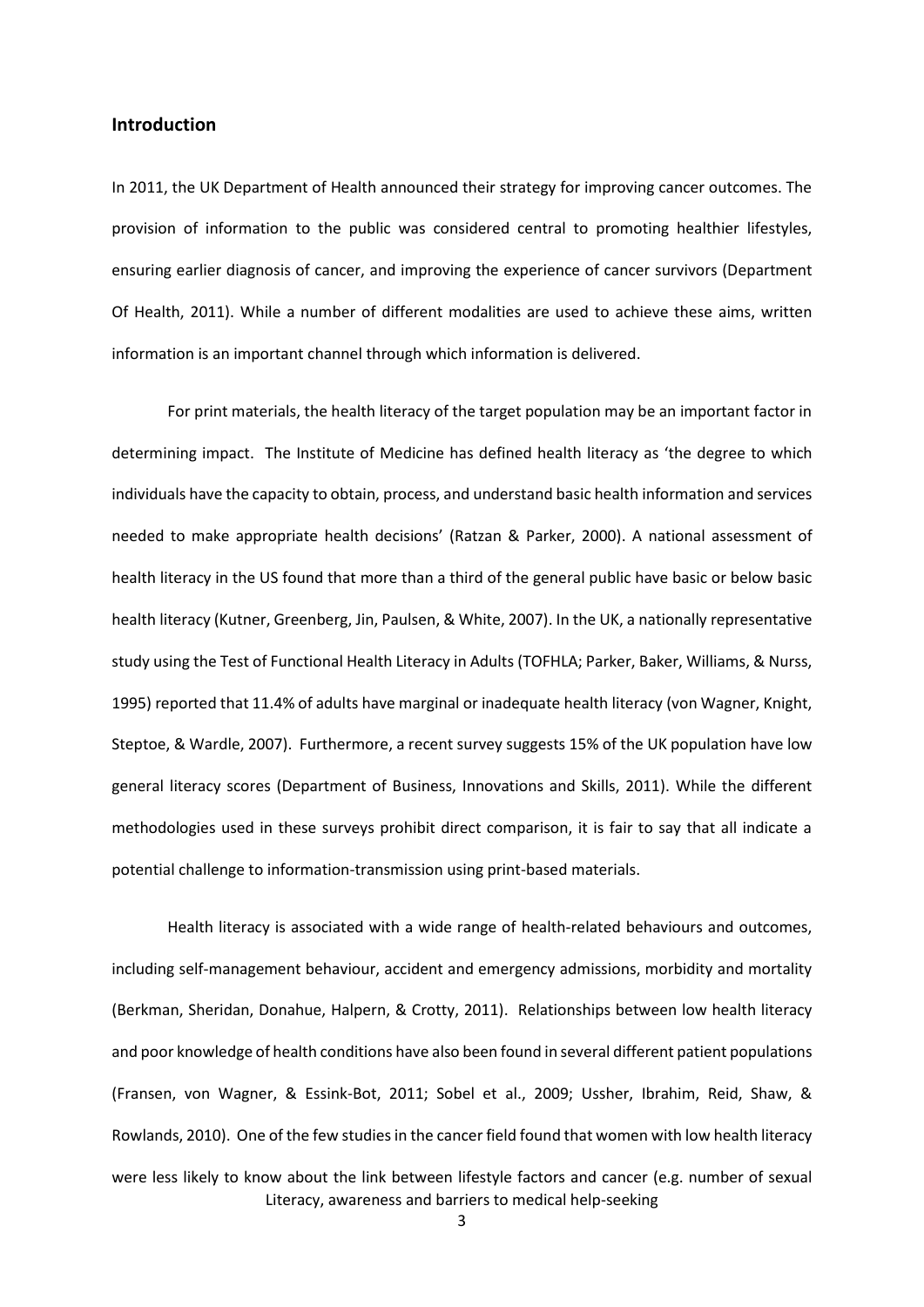partners and cervical cancer) and less likely to understand the purpose of screening (Lindau et al., 2002). However, there has been little research on the relationship between health literacy and cancer awareness more generally.

In addition to background knowledge deficits, individuals with lower health literacy may be less likely to improve upon their understanding when exposed to print-based materials. In a study in which participants were presented with excerpts from the NHS Bowel Cancer Screening patient information leaflet (*"Bowel Cancer Screening: The Facts,"*) lower health literacy (as measured by the UK TOFHLA (von Wagner et al., 2007) was associated with less information seeking and greater reading effort (von Wagner, Semmler, Good, & Wardle, 2009). Given that a key area of cancer control policy in the UK is promoting awareness of cancer symptoms (Richards, 2009), and print-based information is a common modality through which to deliver this, consideration should be given to evaluating printbased interventions within a health literacy framework.

The present study describes analyses of women's responses to a gynaecological cancer information leaflet which aims to promote prompt medical help-seeking for symptoms. The proposed mechanisms for behaviour change are through increasing symptom awareness and reducing barriers to medical help-seeking, and a 'visit preparation' or 'patient activation' (e.g. McCann & Weinman, 1996) technique in the form of a self-completion symptom checklist. The present study examines the effect of health literacy on these mechanisms of change.

A recent systematic review of interventions to promote awareness of cancer symptoms identified four interventions using print-based information (Austoker et al., 2009; Boundouki, Humphris, & Field, 2004; de Nooijer, Lechner, Candel, & de Vries, 2004; Rimer et al., 2002; Wilt et al., 2001). Although effects were modest and the studies were heterogeneous in terms of intervention type, populations assessed, and outcomes measures, all of them increased at least one element of cancer awareness; however none assessed the impact of health literacy on knowledge acquisition.

4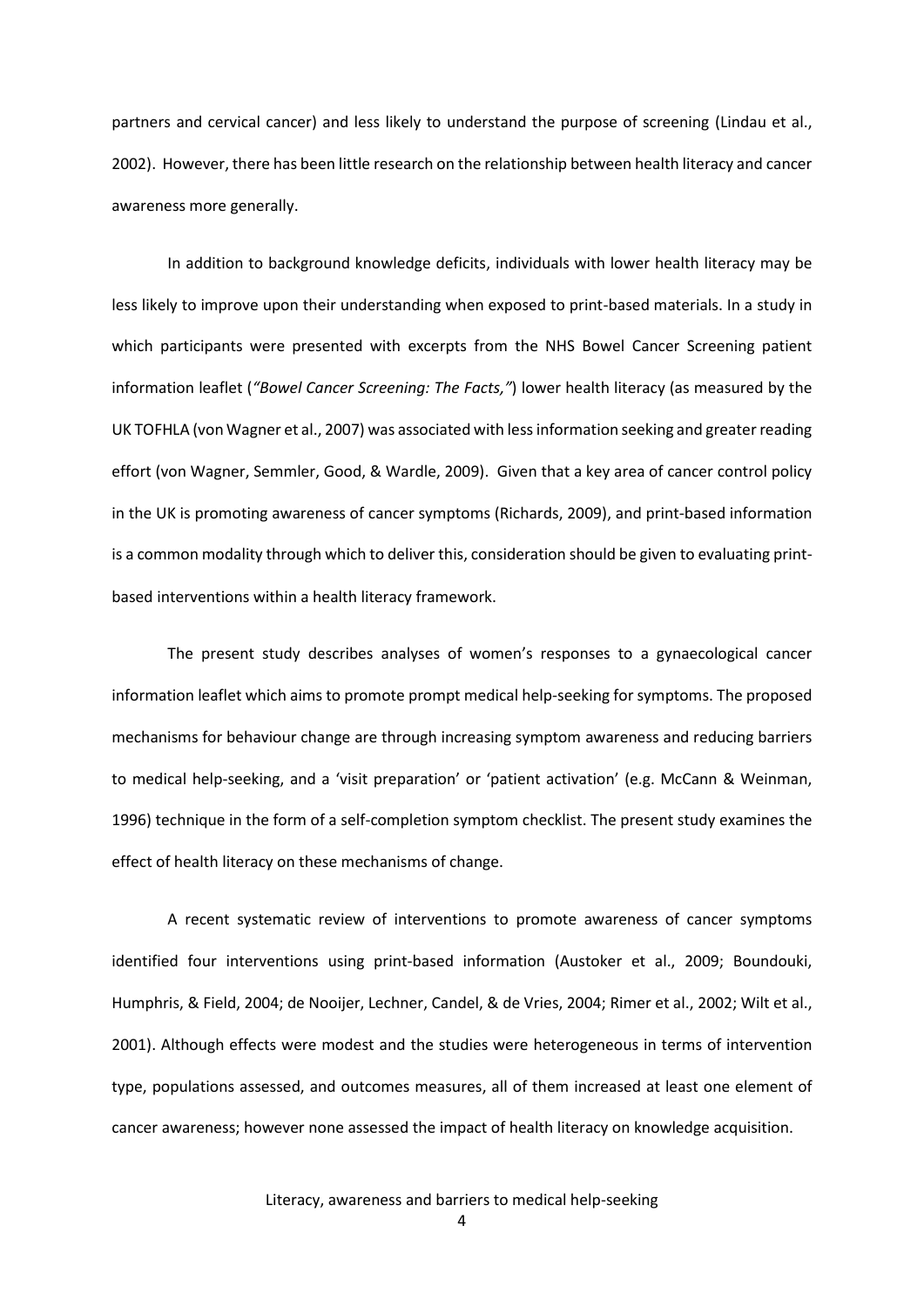Gynaecological cancers were chosen for this study because together they are responsible for over 18,000 cancer cases each year (Cancer Research UK, 2008) and compared with similar European countries, the UK has relatively poor 1-year survival, especially for cervical and uterine cancers (Thomson & Forman, 2009). Awareness of cancer symptoms has been shown to be associated with anticipated time to help-seeking (Robb et al., 2009; Low et al., 2012, submitted) and previous research has shown that symptom misattribution and non-recognition of symptom seriousness is associated with delayed help-seeking for gynaecological cancers (Fitch, Deane, Howell & Gray, 2002; Kidanto, Kilewo & Moshiro, 2002; Cochran, Hacker, & Berek, 1986). Furthermore, cervical cancer is the only gynaecological cancer for which women are regularly screened in the UK. Consequently, the identification of early-onset symptoms by patients and their health-care providers remains the best potential route to improving the early diagnosis for the majority of gynaecological cancers.

Considering the unequal distribution of health literacy across the population and its potential to exacerbate inequalities in health (Berkman et al., 2011), it is important that researchers are mindful of it during the design, testing and evaluation of public health interventions. The research described here examines the association between health literacy and gynaecological cancer symptom awareness and barriers to medical help-seeking, and assesses the effect of health literacy on the preliminary testing of an information leaflet designed to increase these factors in a sample of women from the UK general population.

## **Methods**

## *Design and Procedure*

Literacy, awareness and barriers to medical help-seeking Between April and August 2011 researchers attended ten of Cancer Research UK's 'Cancer Awareness Roadshows' (London: n = 9; Birmingham: n = 1) and seven 'Race for Life' fundraising events. 'Race for Life' is an event for women, often attended by those who have personally been affected by cancer, or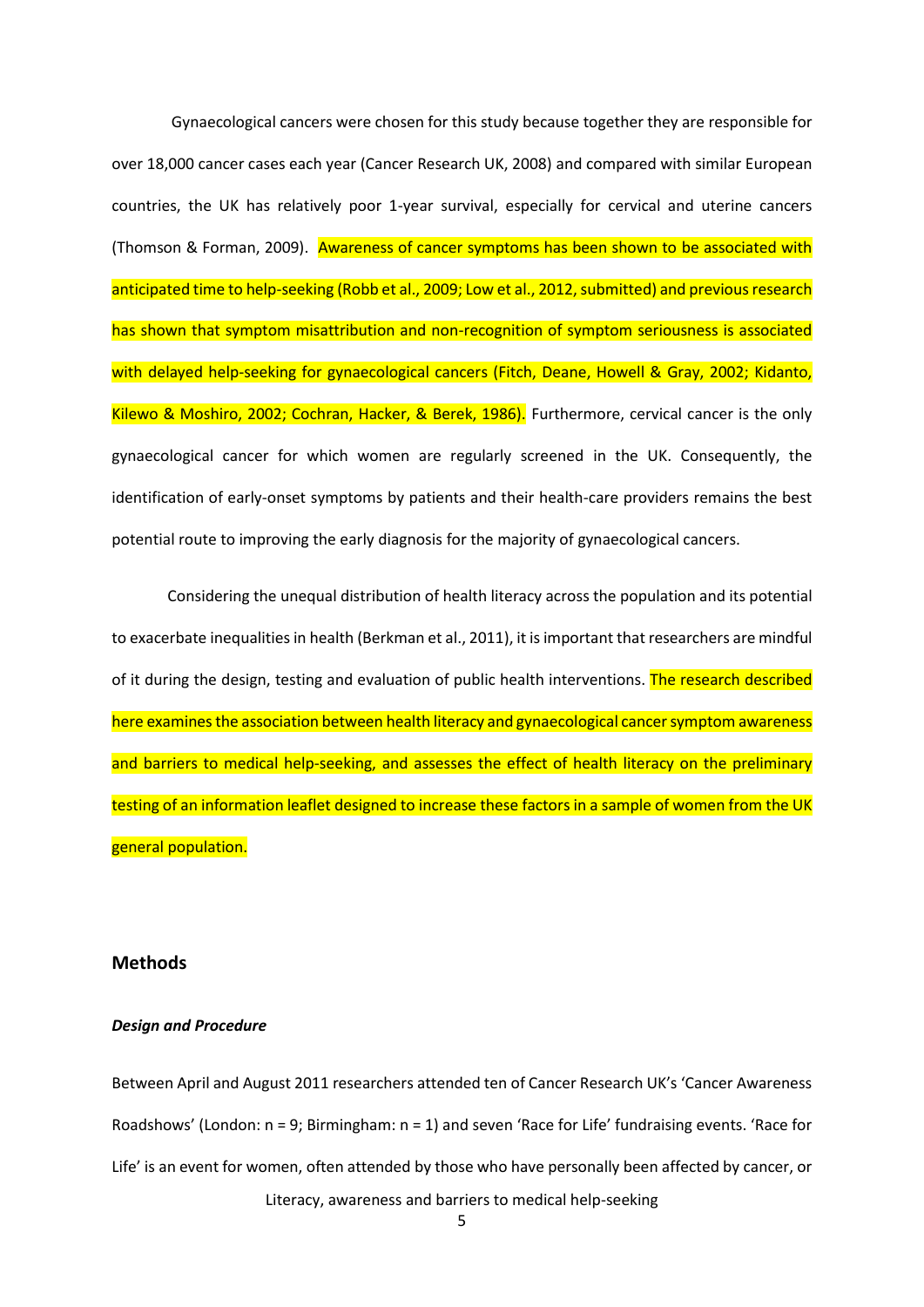who know someone who has. As these were fundraising events that might attract women of higher socioeconomic status (SES), the Roadshows, which involve mobile units travelling to the UK's most deprived areas to provide information to the general public, were also used for recruitment.

Women over the age of 18 were invited to participate opportunistically. After informed consent was taken, they completed a health literacy measure. They were then randomly assigned to receive one of four vignettes about gynaecological cancer symptoms: half receiving a vignette on a "well-known" symptom, and half a "less well-known" symptom (Low et al., 2012, submitted; Target Ovarian Cancer, 2009). The vignettes were used in another part of the study to assess the impact of symptom familiarity on anticipated help-seeking*.* The vignettes are not germane to the analyses reported in this paper and consequently are not described further.<sup>1</sup> After reading the vignette, participants completed measures including gynaecological cancer symptom awareness and barriers to medical help-seeking (Time 1 questionnaire). They then read the gynaecological cancer information leaflet, and completed an identical questionnaire (Time 2 questionnaire) with some additional sociodemographic items. Questionnaires could be completed on paper or laptop. **Participation in the study** took approximately 20 minutes. Ethical approval was obtained from the University College London Research Ethics Committee.

# *Gynaecological Cancer leaflet design*

**.** 

The development of the intervention leaflet used in this study was iterative, with successive revisions, and drew on a patient-centred evaluation framework for patient information leaflets (Garner, Ning, & Francis, 2011). In order to ensure that the leaflet would be suitable for the general population a number of steps were followed. Readability statistics were used as the first stage of the

<sup>&</sup>lt;sup>1</sup> All analyses were repeated with vignette type as a covariate. Significance levels and effect sizes were the same, and therefore no alterations were made to the model. Vignettes are available on request from the corresponding author.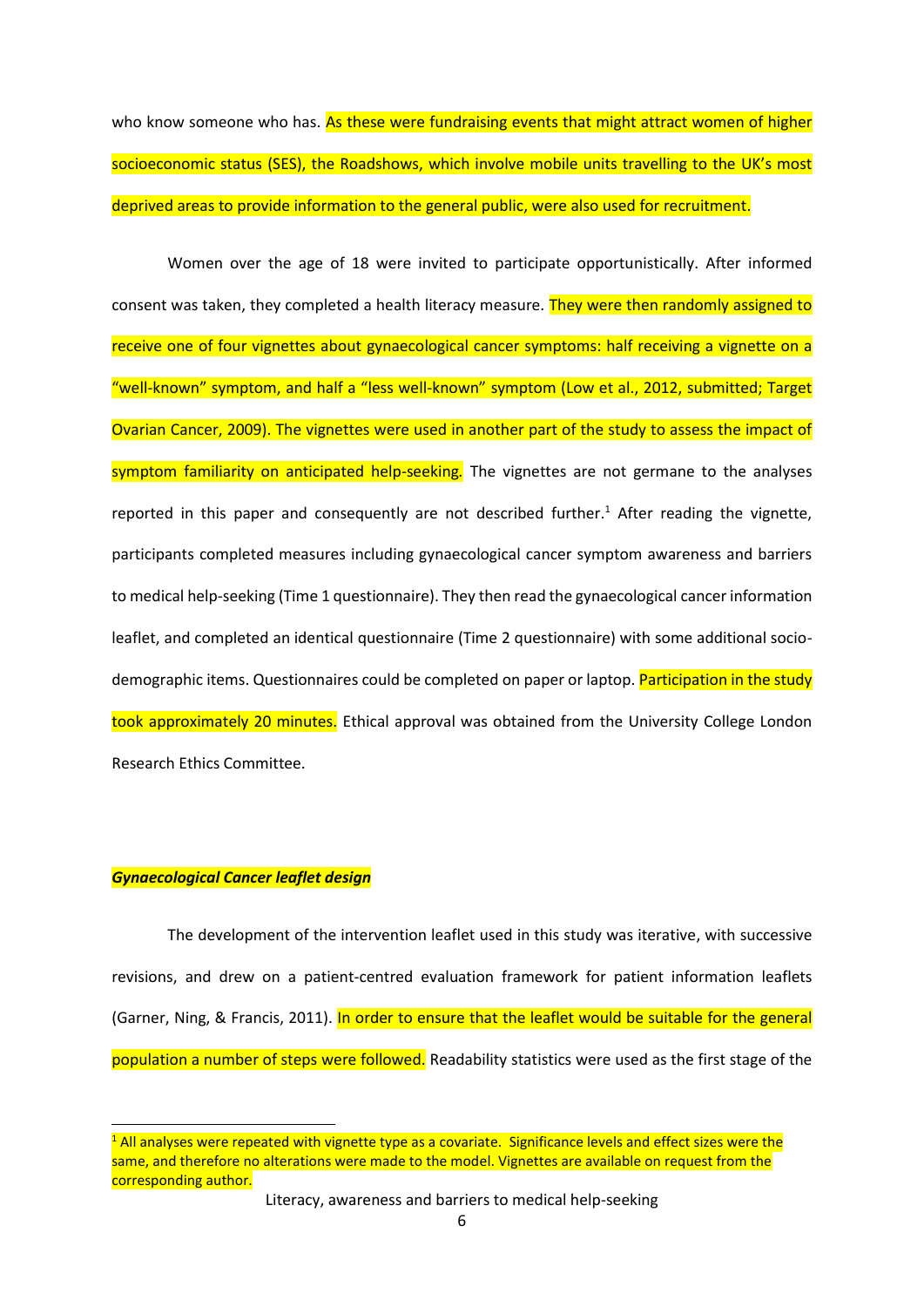evaluation. The Flesch Kincaid Grade Level was 5.5 (Flesch, 1948) and the SMOG index grade level was 7 (McLaughlin, 1969) demonstrating that the material in the leaflet is suitable for people with a reading age equivalent to that expected of 11 to 13 year olds. The leaflet was tested in three focus groups (two with non-symptomatic women, one with gynaecological cancer survivors), and in one-toone interviews with three gynaecological cancer survivors. Expert opinions were also sought from six gynaecological cancer specialists.

The leaflet used information design principles such as chunking information together in order to reduce the cognitive load (Wilson & Wolf, 2009); indeed the concept of 'gynaecological cancers' (which includes ovarian, endometrial, cervical, vulval and vaginal cancers) was an effort towards meaningfully combining information on a number of different cancers that were related by the area of the body and some shared symptoms (e.g. abnormal vaginal bleeding can apply to endometrial, vaginal and cervical cancer).

#### *Measures*

#### *Participant characteristics*

The Index of Multiple Deprivation (IMD) 2007, a measure of neighbourhood deprivation, was used as a proxy for socio-economic status. IMD scores were derived from participants' postcodes and are based on small area geography within England. The IMD 2007 brings together 37 different indicators of deprivation including: income, employment, health and disability, education, barriers to housing and services, living environment and crime. IMD scores range from 0 (least deprived) to 80 (most deprived). In our sample, IMD scores ranged from 1.1 to 61.3. This highest score was divided into three, to create a categorical variable with three groups for low (score between 1.1-21.1), medium (21.2-41.2) and high deprivation (41.3-61.3). Age (18-30; 31-40; 41-50; 51+), ethnicity (white; other), education (up to higher education [below degree]; higher education [degree level or above]), and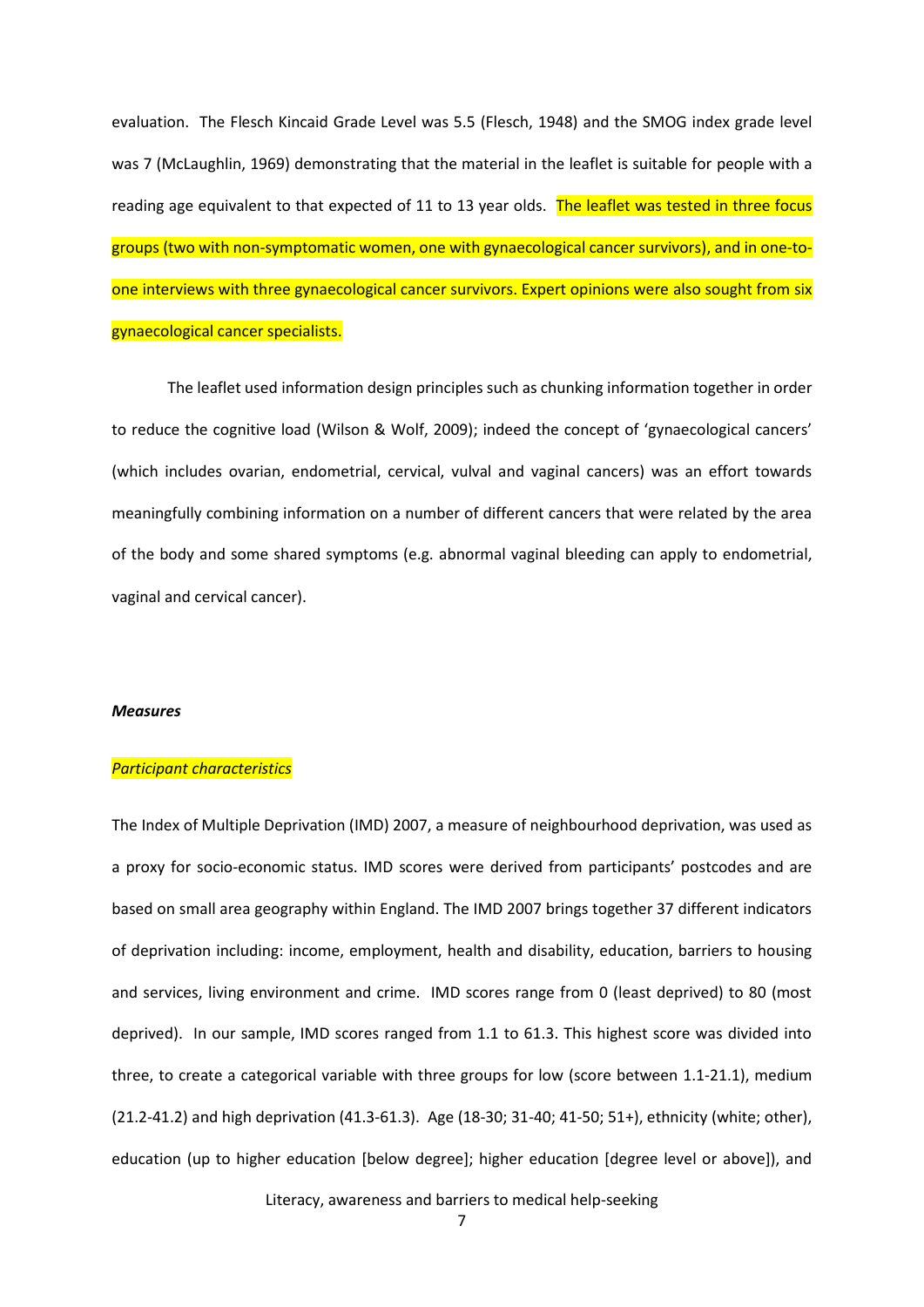familiarity with gynaecological cancer (familiar [participant knew someone or had been diagnosed themselves]; unfamiliar) were also recorded.

## *Health Literacy*

The Newest Vital Sign (NVS: Weiss, Mays, Martz, Castro, DeWalt, Pignone et al., 2005) has been adapted to assess health literacy in the UK population and validated in a separate study (G. Rowlands, personal communication,  $25<sup>TH</sup>$  March, 2011). The NVS involves the participant reading a nutritional label, followed by six comprehension questions. It was chosen to measure health literacy because it is quick to complete in a time limited setting (participants at "Race for Life" events had to start the event at a specific time,) and assesses a range of health literacy skills including literacy, numeracy and information navigation. Health literacy scores were categorised according to previous research on the NVS (Weiss et al., 2005). The possible range of scores was 0 to 6. Scores of 0-1 were considered 'low' health literacy, 2-3 were considered 'marginal' health literacy, and scores of 4 and over were considered 'adequate' health literacy.

#### *Questionnaire*

Survey items were based on questions from the Ovarian and Cervical Cancer Awareness Measures (Ovarian CAM and Cervical CAM) (Simon et al., 2011), which are site-specific versions of the generic Cancer Awareness Measure (CAM) (Stubbings et al., 2009). The items used in this study were adapted to include other additional gynaecological symptoms mentioned in the leaflet.

#### *Gynaecological cancer symptom awareness*

Symptom awareness was assessed using a prompted list with the stem: "The following may or may not be warning signs for gynaecological cancer. We are interested in your opinion". There were 12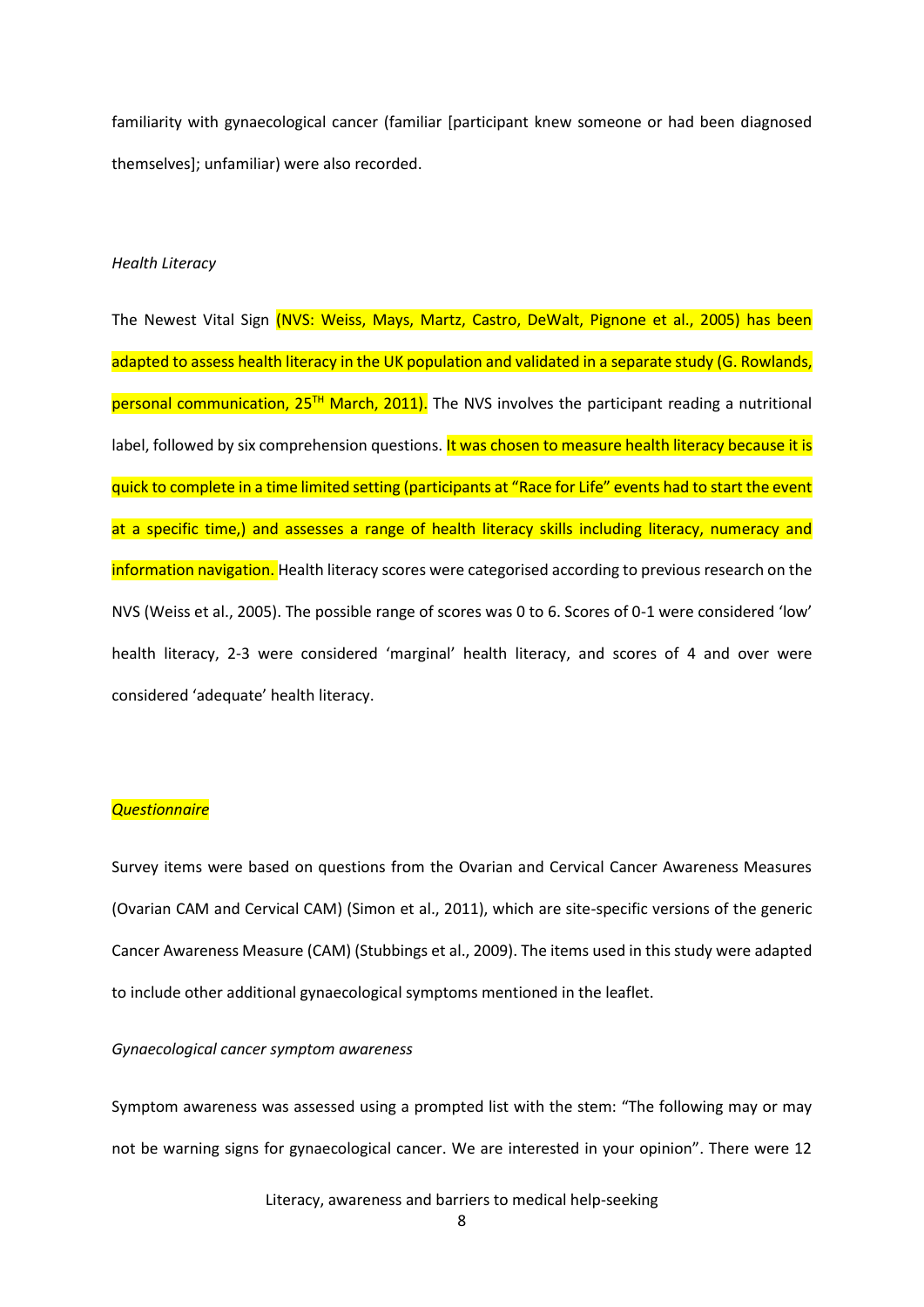symptoms listed. Response options were: "Yes" (score '1'), "No" and "Don't know" (both score '0') giving a possible range of 0 to 12. Higher scores indicate higher symptom awareness<mark>.<sup>2</sup></mark>

#### *Barriers to medical help-seeking*

Barriers were assessed using the 10-item scale from the CAM (Stubbings et al. 2009). This includes four emotional barriers (e.g. "I would be too embarrassed"), three service barriers (e.g. "My doctor would be difficult to talk to") and three practical barriers to medical help-seeking (e.g. "I would be too busy to make time to go to the doctor"). Participants could respond "Yes often", "yes sometimes", "no" or "don't know" to each barrier depending on whether they thought it might "put them off" going to the doctor with a symptom they thought might be serious. The two "yes" responses were scored as '1', while the "no" and "don't know" responses were coded as '0'. A total barriers score was calculated with a possible range of 0 to 10. Higher scores indicate more barriers to medical helpseeking.

#### *Data Analysis*

**.** 

All analyses were conducted using SPSS Version 18.0. Chi-square tests examined differences in health literacy scores by age, ethnicity, IMD score, education, and familiarity with gynaecological cancer. Analyses of Covariance (ANCOVAs) were used to explore the association between health literacy group and symptom awareness and barriers to medical help-seeking, both pre-intervention (T1) and post-intervention (T2). To test whether the leaflet resulted in increased symptom awareness and reduced barriers to medical help-seeking, repeated measures ANCOVAs looked at changes over time (from T1 to T2) for these variables, and to test the hypothesis that health literacy moderated the effect, we tested the interaction between time and health literacy score on symptom awareness and barriers to medical help-seeking. The analysis was repeated to investigate associations with each of

Literacy, awareness and barriers to medical help-seeking  $2$  A copy of the symptom awareness questions are provided in the appendix.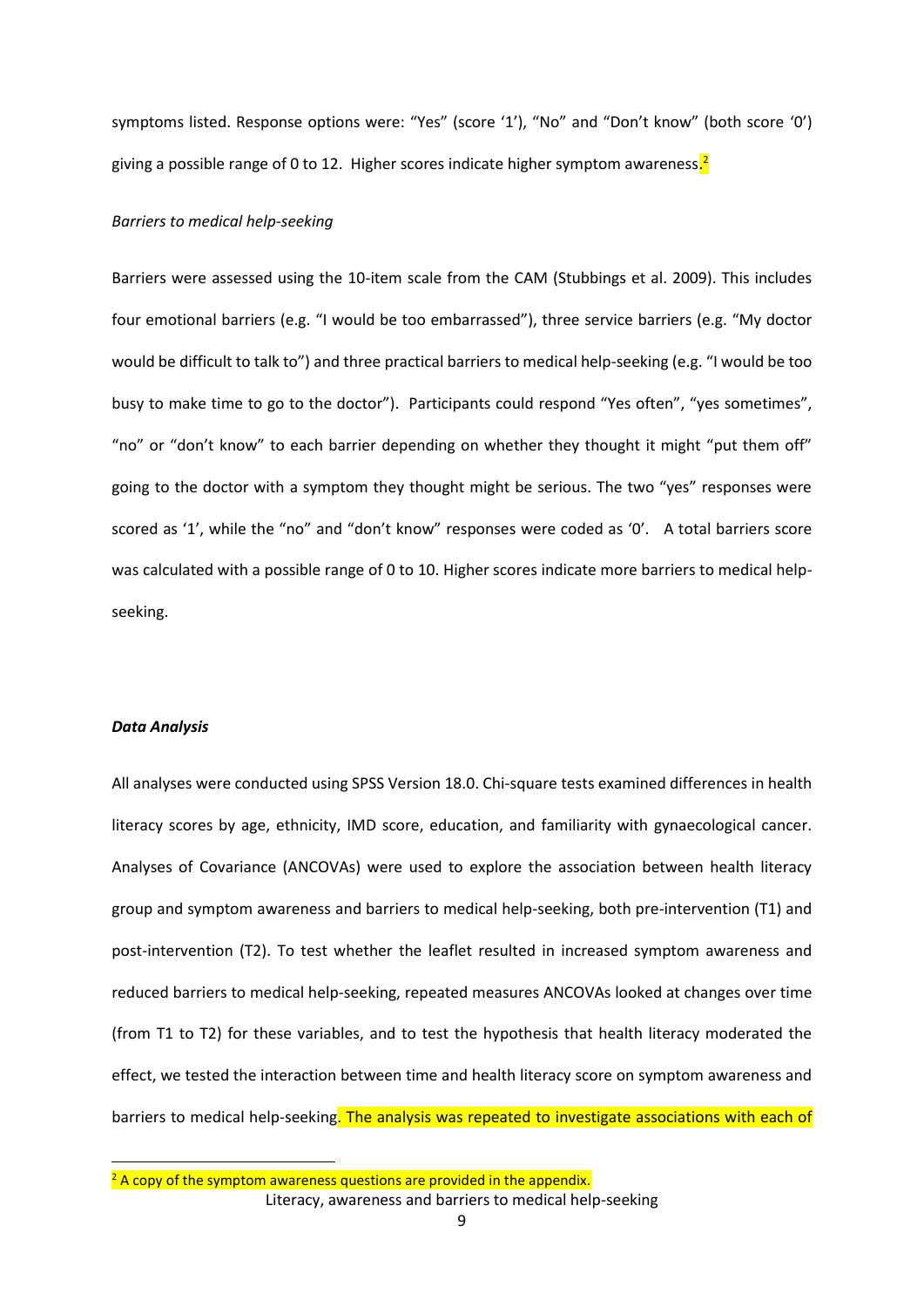the different types of barriers to medical help-seeking (service related, emotional and practical). Age, ethnicity, IMD and education were all associated with health literacy scores and therefore entered as covariates in all analyses.

### *Missing data*

482 participants were recruited. Age, education and IMD scores had data that was frequently missing (>5%) and therefore separate response categories were created (Tabachnick & Fidell, 1996). Data were infrequently missing (<5%) for ethnicity, health literacy, awareness at T1 and T2 and barriers to medical help-seeking at T1 and T2, and therefore cases with missing data were excluded from analysis ( $n=$  31). This left a remaining 451 participants data for the analyses.<sup>3</sup>

# **Results**

1

Among the 451 women included in the analyses, the mean age was 40.6 (SD= 14.1), with a range of 18 to 83 years. The majority were white (74.3%) and had studied in higher education (56.8%). According to the IMD, 45% were in the least deprived group. Fewer than half knew someone affected by gynaecological cancer (37.9%) (see Table 1).

The majority of participants were classified as having adequate health literacy (61%), with 25.5% in the marginal and 13.5% in the low health literacy category. Higher levels of health literacy were associated with being younger  $[\chi^2(8)$ = 41.9, p<0.001], white ethnicity  $[\chi^2(2)$ = 8.4, p<0.05], lower

barriers to medical help-seeking. Therefore n=445 for the barriers to medical help-seeking analyses.

<sup>&</sup>lt;sup>3</sup> However, six participants had data present for the symptom awareness analyses, but were missing data on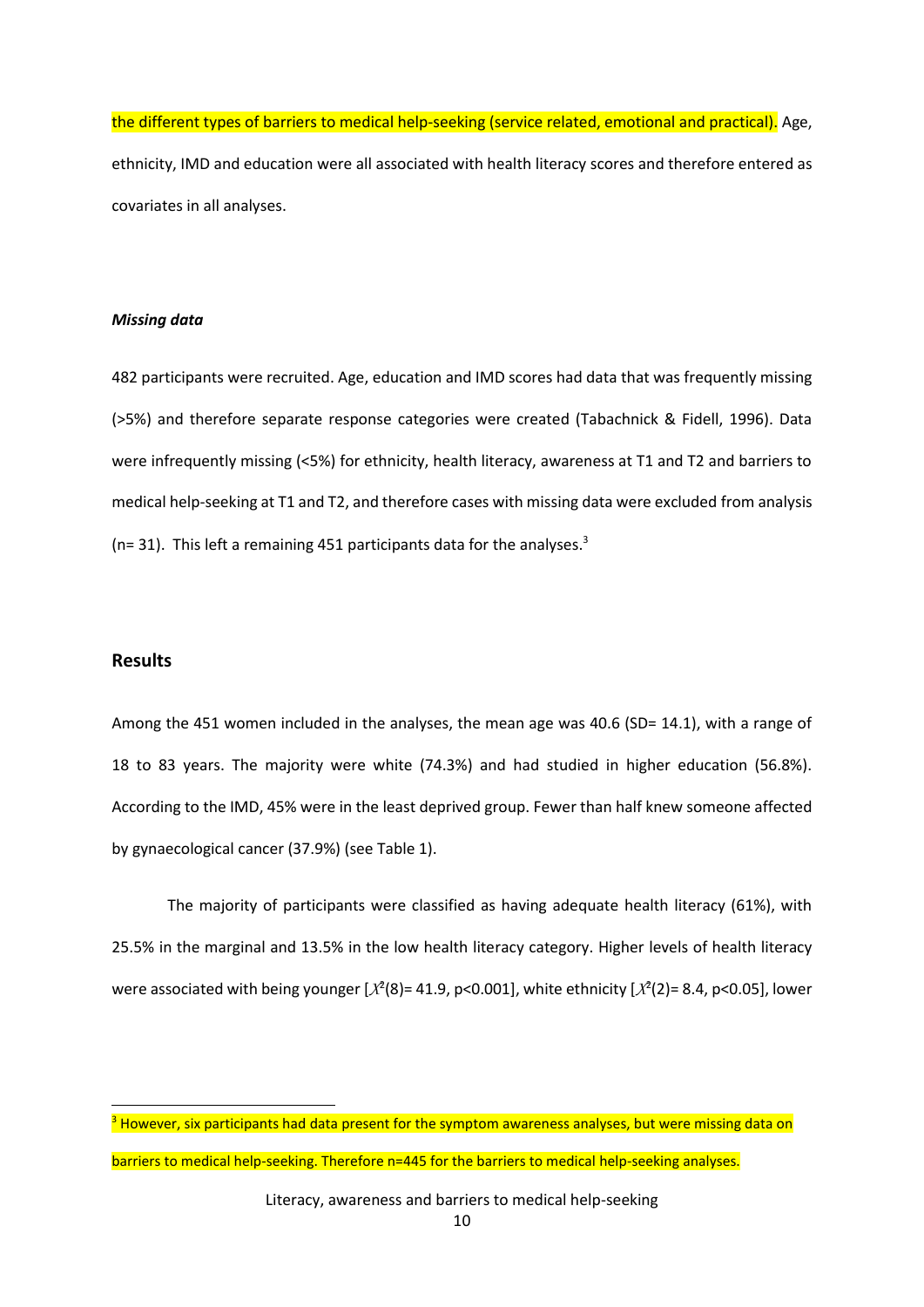deprivation  $[X^2(6) = 14.9, p<0.05]$  and higher education  $[X^2(4) = 70.9, p<0.001]$ . There were no differences related to familiarity with gynaecological cancer [p=0.09].

#### Insert Table 1

## *Gynaecological Cancer Symptom Awareness*

Health literacy was associated with symptom awareness at T1 (F [2,438]=3.3, p<0.05,  $\eta_P^2$ =0.02) and at T2 (F[2,438]=25.0, p<0.001,  $\eta_P^2$ =0.1). Table 2 shows estimated marginal mean scores for each of the health literacy groups, and their respective confidence intervals at T1 and T2. There were no clear differences between the health literacy groups at T1 as the confidence intervals all overlapped with each other. Pairwise comparisons indicated no statistically significant differences between the individual health literacy groups, although differences between the low and adequate health literacy groups approached significance ( $p=0.06$ ). At T2 there was a graded association between health literacy and symptom awareness, with significant differences between all three groups (p<0.05) and no overlapping confidence intervals (see Table 2). Women in the low health literacy group had the lowest awareness and those in the adequate health literacy group had the highest awareness. The partial eta squared values indicate a larger effect size for health literacy at T2 than at T1.

Literacy, awareness and barriers to medical help-seeking In order to explore whether health literacy facilitated knowledge acquisition, we used a repeated measures ANCOVA with symptom awareness over time as the dependent variable, and health literacy as the independent variable. There was a significant increase in symptom awareness from T1 (M=5.8, SD=6.0) to T2 (M=8.8, SD=4.9), (F[1,438]=113.7, p<0.001,  $\eta_P^2$ =0.2) and the partial eta squared value indicated a large effect size (Cohen, 1988). There was a significant interaction between health literacy and symptom awareness (F[2,438]=5.3, p<0.01,  $\eta_P^2$ =0.02), although this was a small effect. Figure 1 illustrates the health literacy and awareness interaction. The steeper slope for the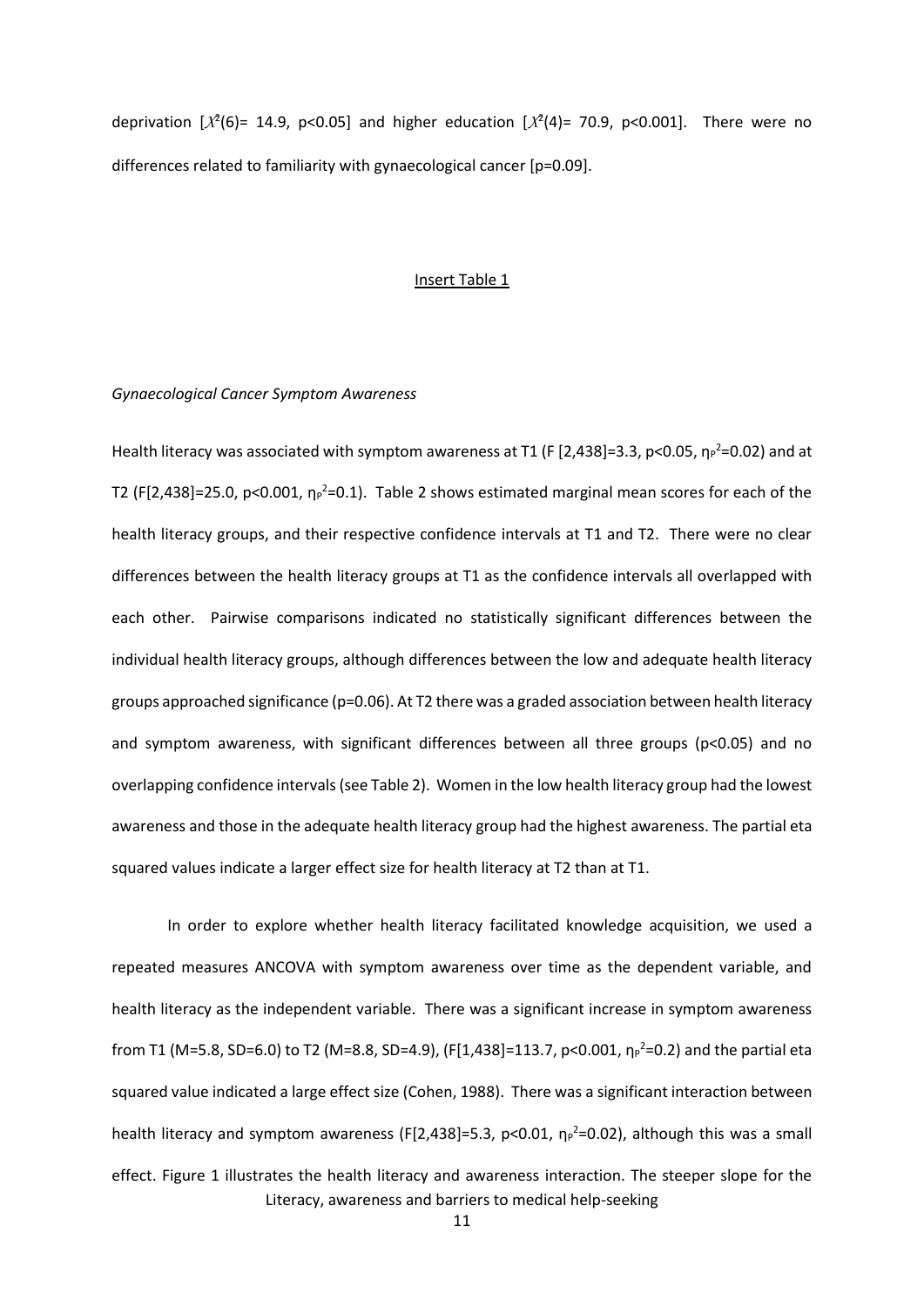adequate health literacy group than the marginal and low health literacy groups indicates a larger increase in symptom awareness for this group from T1 to T2. Mean change scores for the adequate health literacy group (3.76) and marginal health literacy group (3.16) were larger than the low health literacy group (2.10).

## Insert Table 2 and Figure 1

#### *Barriers to medical help-seeking*

Health literacy was not associated with the total number of barriers to medical help-seeking reported at T1 (F[2,434]=2.4, p=0.10, ηթ<sup>2</sup>=0.01). <mark>However, at T1 there were significant differences across health</mark> literacy groups in the number of practical barriers reported(F[2,434]=4.5, p<0.01,  $\eta_P^2$ =0.02) and service barriers approached significance (F[2,434]=3.0, p=0.052, η<sub>P</sub><sup>2</sup>=0.01). There was no association between health literacy and emotional barriers (F[2,434]= 0.2, p=0.84, η<sub>P</sub><sup>2</sup>=0.00).

At T2, there was no association between the total number of barriers to medical help-seeking and health literacy (F[2,434]=0.1, p=0.95, η<sub>P</sub><sup>2</sup>=0.00) and no association seen for any of the sub-scales (service: (F[2,434]=0.3, p=0.77,  $\eta_P^2$ =0.00), practical: (F[2,434]=0.6, p=0.58,  $\eta_P^2$ =0.00), emotional :(F[2,434]=0.7, p=0.52, η<sub>P</sub><sup>2</sup>=0.00). Table 2 shows the mean barriers to medical help-seeking scores for each health literacy group at both time points.

A repeated measures ANCOVA demonstrated a significant decrease in total barriers to medical help-seeking from T1 (M=3.3, SD=4.5) to T2 (M=2.6, SD=4.5), (F[1,434]=17.6, p<0.001, η<sub>P</sub><sup>2</sup>=0.04), although the effect size was small (Cohen, 1988). All types of barriers decreased  $s$ ignificantly (practical: (F[1,434]=3.9, p<0.05,  $\eta_P^2$ =0.01), service: (F[1,434]=23.4, p<0.001,  $\eta_P^2$ =0.05), emotional: (F[1,434]=6.2, p<0.01, η<sub>P</sub><sup>2</sup>=0.01). There was also a significant interaction between total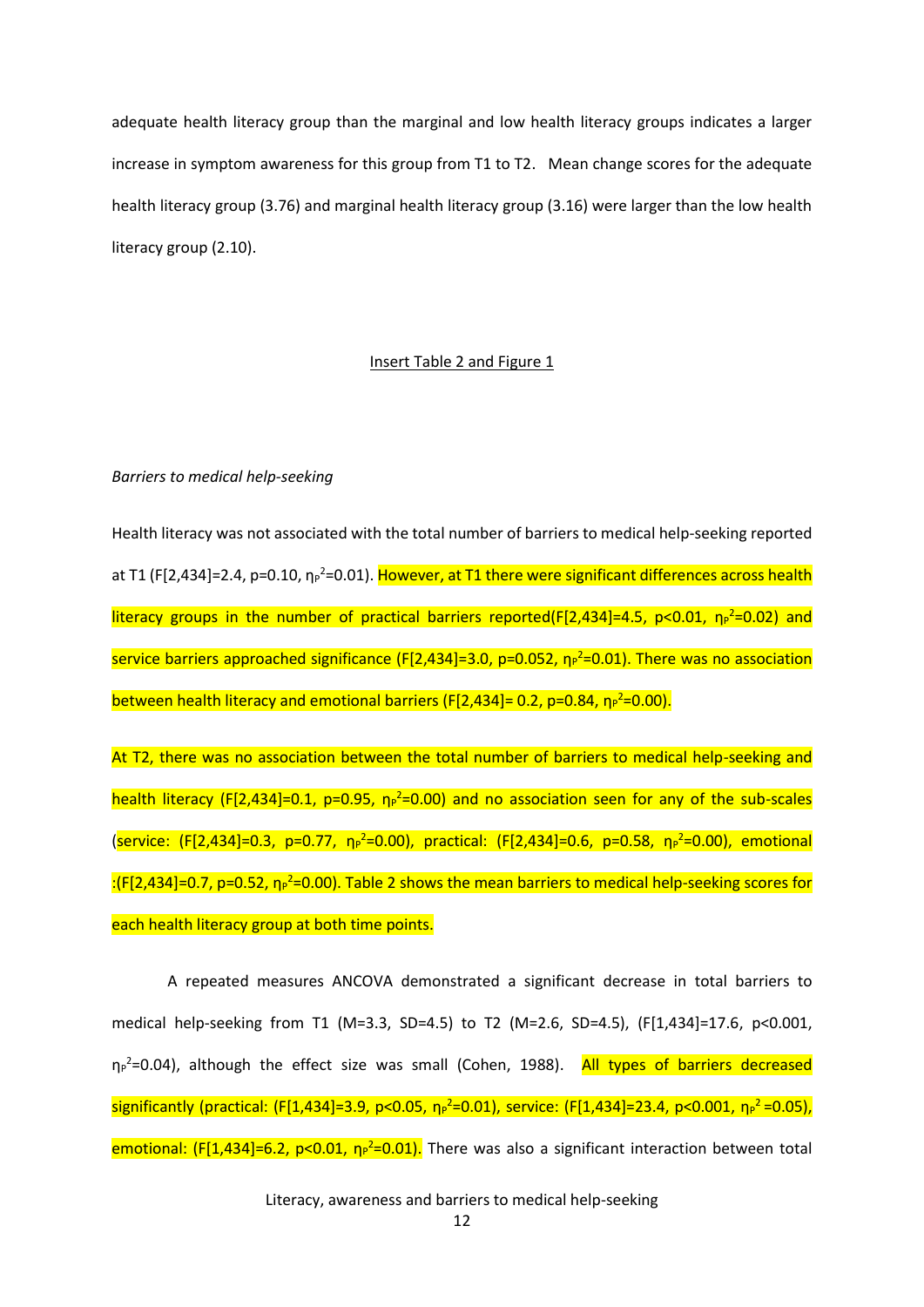barriers and health literacy (F[2,434]=5.1, p<0.01,  $\eta_P^2$ =0.02). Figure 2 shows a reduction in barriers from T1 to T2 for the adequate and marginal health literacy groups (respective mean change scores: - 1.1, -0.6), but little change for the low health literacy group (mean change= -0.3).

Further analysis of the different types of barriers to medical help-seeking demonstrated no significant interactions between health literacy and practical (F[2,434]=2.4, p=0.09, η<sub>P</sub><sup>2</sup>=0.01) or emotional barriers (F[2,434]=2.6, p=0.08,  $\eta_P^2$ =0.01), but there was a significant interaction between health literacy and service related barriers (F[2,434]=3.4, p<0.05, η<sub>P</sub><sup>2=</sup>0.02). Similarly to the overall total barriers results, the adequate health literacy group showed the greatest reduction in service related barriers to medical help-seeking from T1 to T2 (mean change = -0.47) with smaller reductions for the marginal and low health literacy groups (respective mean change = -0.28 and -0.21).

#### Insert Figure 2

## **Discussion**

In this community-based study in the UK, a written information leaflet significantly improved awareness of gynaecological cancer symptoms and reduced perceived barriers to medical helpseeking, however, there were differences in the effectiveness of the leaflet between health literacy groups.

Symptom awareness at baseline and follow-up were significantly different across the health literacy groups with a graded association with health literacy, such that women with adequate health literacy had the highest symptom awareness and those with low health literacy had the lowest levels of symptom awareness (although these differences only reached statistical significance at T2). There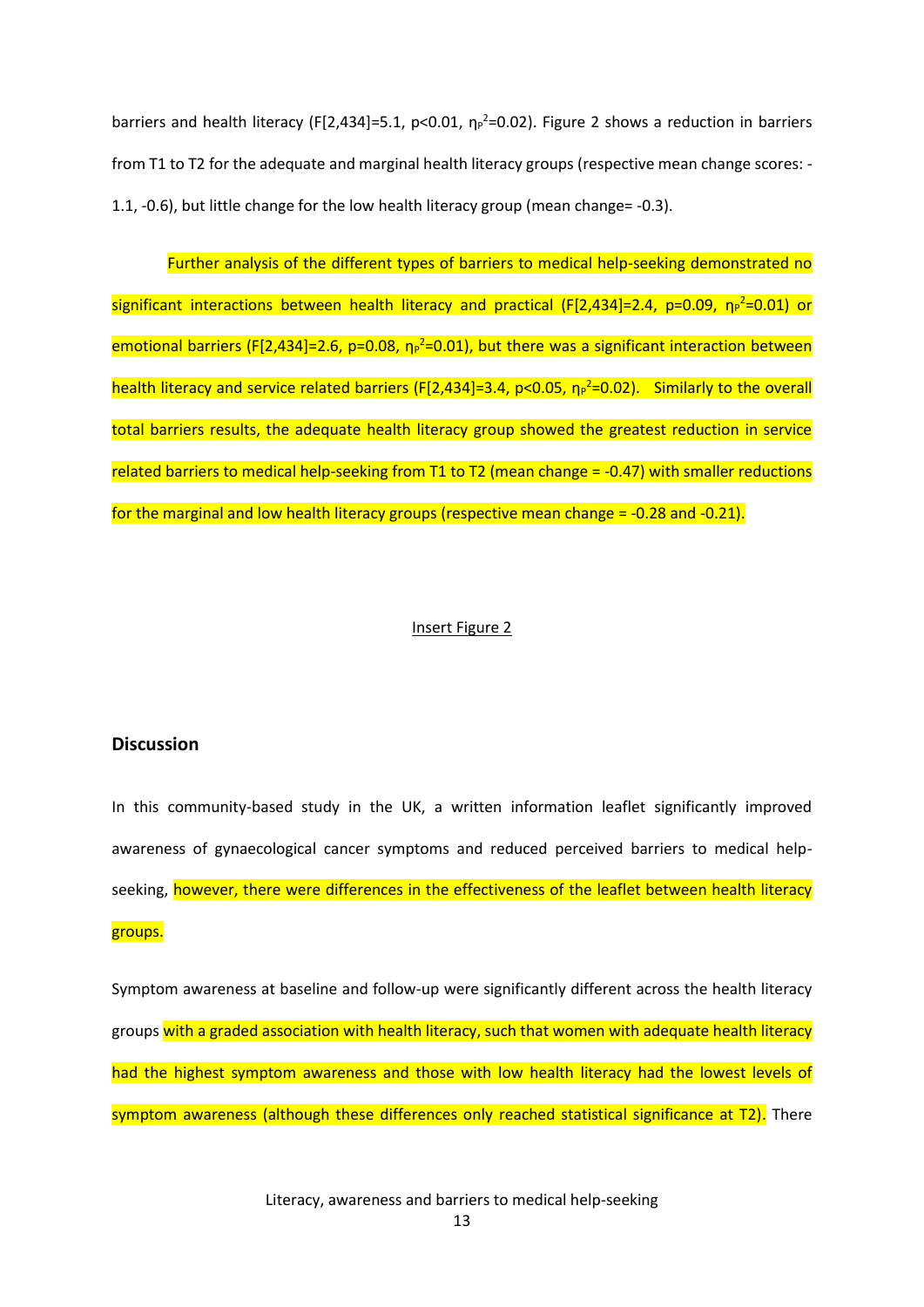were no significant differences between health literacy groups at baseline or follow up in the total reported barriers to medical help-seeking.

The important result was that the effectiveness of the intervention was moderated by health literacy, with a smaller increase in symptom awareness, and a smaller decrease in total barriers to medical help-seeking, in women with lower health literacy. Interestingly, in the barriers sub-analysis, there was a significant interaction between health literacy and service related barriers, with women with adequate health literacy showing a greater reduction than the marginal or low health literacy groups. This pattern was not observed for the practical or emotional barriers, where comparable reductions between the health literacy groups were found.

While previous estimates of health literacy have been made in the UK population (von Wagner et al., 2007), this is among the first to use the UK NVS. In this sample, 13.5% of women had low health literacy, 25.5% had marginal health literacy and 61% had adequate health literacy. The prevalence of low health literacy is in line with the levels of general literacy in England (Department of Business, Innovation and Skills, 2011). Individuals with low health literacy were more likely to be older, less educated, from a lower SES group and of non-white ethnicity. The differences in the measures used, and the female-only sample, suggests care should be taken when comparing prevalence estimates with previous findings (e.g. von Wagner et al., 2007), but the associations with socio-demographic variables are in the expected directions.

Research is ongoing to explore the levels of gynaecological cancer awareness in the UK female population (e.g. Low et al, 2012, submitted), and this study adds to our knowledge. At baseline, women were able to recognise fewer than 6 symptoms of gynaecological cancer, and cited at least three barriers to medical help-seeking. Our findings and those of others, suggest a lack of public awareness of gynaecological cancer symptoms and significant barriers to seeking medical help which are likely to be contributing to delay in diagnosis in the UK.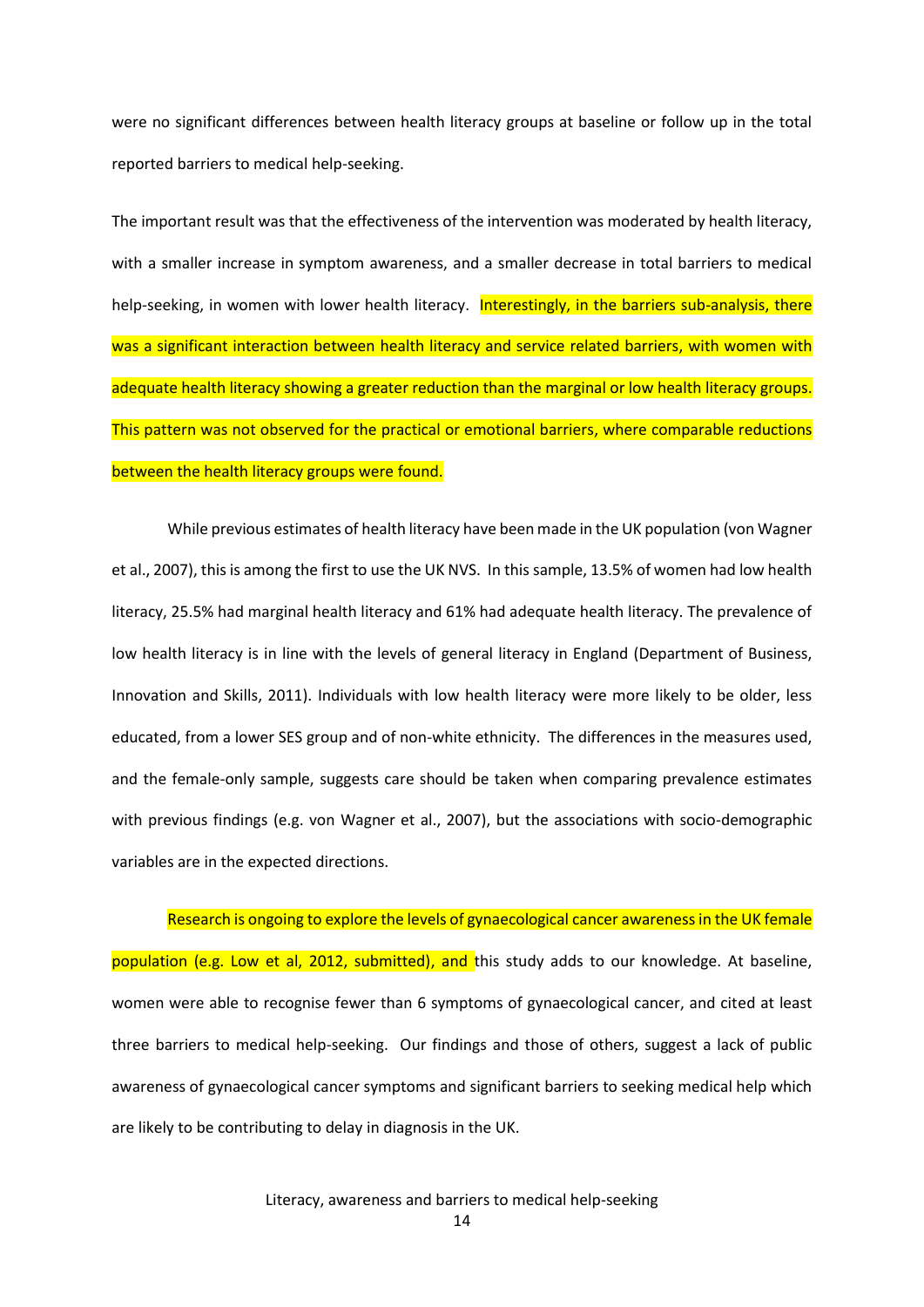Our findings add to a large body of research showing that health literacy is associated with knowledge of health conditions (Fransen et al., 2011; Sobel et al., 2009; Ussher et al., 2010). However, health literacy was not directly associated with barriers to medical help-seeking at either time point in this study. This finding contributes to an on-going debate within the field of health literacy regarding construct definition (Baker, 2006). Some researchers have chosen to interpret health literacy as the capacity of the individual to acquire, process and evaluate new health information (Wolf et al., 2009), while others have argued that motivation should form a part of the construct (Nutbeam, 1998). Our analysis of barriers to help-seeking support viewing health literacy (as measured by the NVS) as a skillsbased construct, and one that is not necessarily directly associated with volitional and socio-cognitive constructs. For example, we found no differences at T2 for the emotional (e.g. embarrassment) and practical (e.g. busy lifestyle) barriers, but there was a significant interaction between health literacy and service barriers, which may reflect skills such as making appointments and communicating with healthcare professionals. This pattern of results would be expected if health literacy measures a person's ability to function adequately in a healthcare environment, rather than their motivation to do so.

The findings presented here will be of interest to researchers investigating the area of symptom awareness. Previous studies have shown cancer awareness differs by levels of social deprivation (Power, Simon, Judzczyk, Hiom, & Wardle, 2011; Robb et al., 2009), but health literacy has received little attention in this literature thus far. This study is among the first to demonstrate differences in awareness across health literacy groups. Attempts to improve awareness of cancer symptoms should consider how to optimise interventions for all health literacy groups. For example, additional resources using alternative media (e.g. supplementary multimedia material) or more intensive healthcare professional support as seen elsewhere (e.g. Linsell et al., 2009) may be required if low health literacy groups are to achieve the same amount of gains from public health interventions (Clement, Ibrahim, Crichton, Wolf, & Rowlands, 2009; Sheridan, Halpern, & Viera, et al., 2011).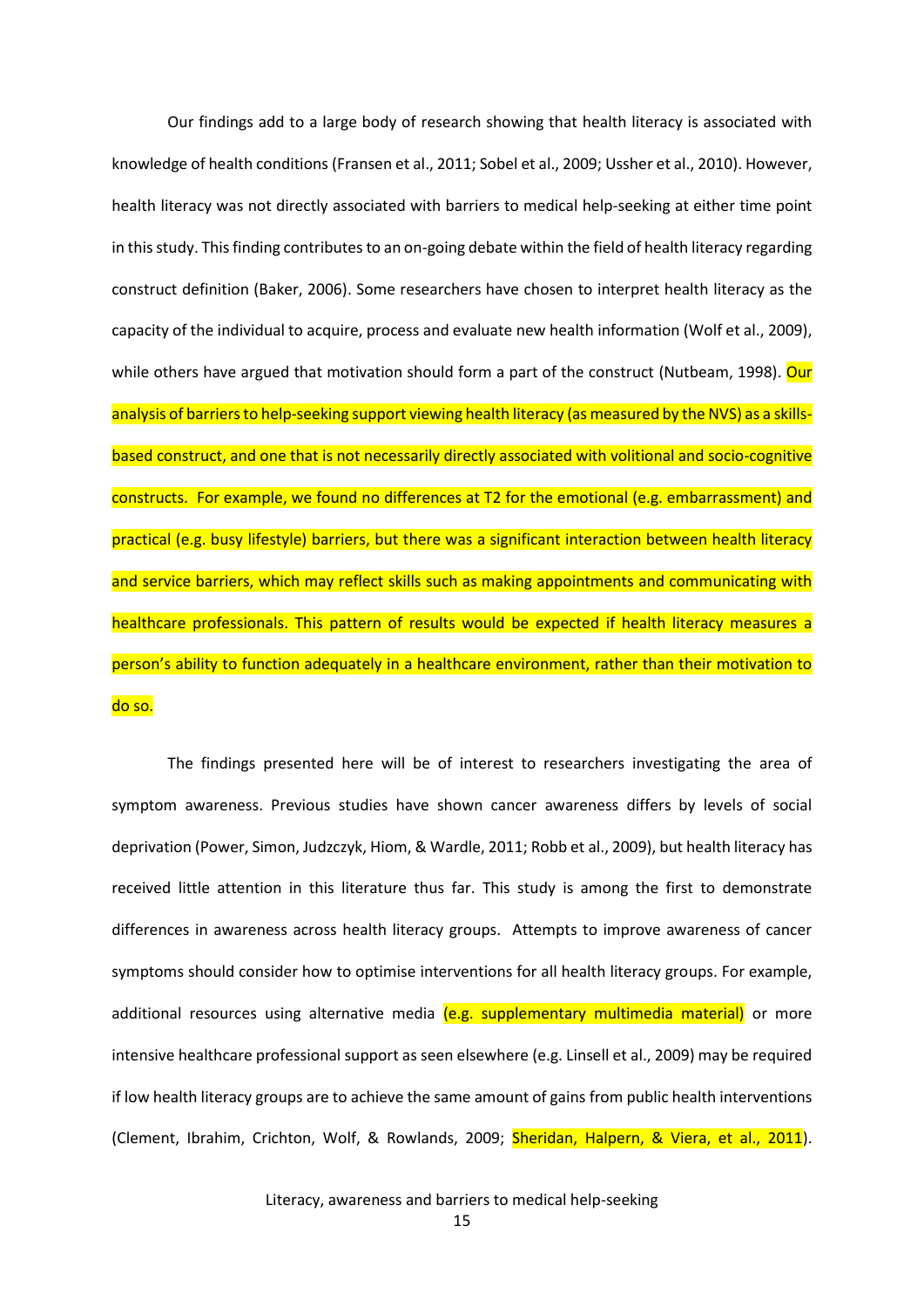Achieving this in a cost-effective manner may be difficult, although large-scale multimedia symptom awareness interventions are being implemented (Richards, 2011).

A strength of this study is that large changes were demonstrated in awareness and barriers to medical help-seeking which were achieved with a low intensity intervention that could be implemented within existing National Health Service resources. A second strength of the research is the use of a prospective design, which though it does not guarantee causality, does give insight into the potential mechanisms that could underlie changes in symptom presentation behaviour when the leaflet is utilised, for example, in a primary care setting. A further strength is that this is among the first studies to use the UK version of the NVS in a community setting. Although the NVS has undergone testing of criterion validity through comparison with other tests of health literacy validated for use in the UK, such as the UK TOFHLA (von Wagner et al., 2007) and the Rapid Estimate of Adult Literacy in Medicine (REALM) (Davis et al., 1993; Ibrahim et al., 2008), the associations with symptom awareness found in this study provide predictive validity for the measure.

This study has limitations. The lack of behavioural data prohibits us from inferring that the higher levels of awareness and reduced barriers to medical help-seeking will translate into more prompt help-seeking. However, such findings are supported by a number of frameworks (e.g. Andersen, Cacioppo, & Roberts, 1995; Scott & Walter, 2010). Because of time limitations for participants, we were unable to measure other aspects of knowledge acquisition, for instance, by assessing participants' comprehension of gynaecological cancer symptoms and barriers to medical help-seeking through assessing anticipated time to help-seeking for gynaecological cancer symptoms. This has been planned for future evaluations of the leaflet. As noted, a prospective study design was used, but the very short time scale of assessment was a limitation. In particular, it is difficult to quantify the importance of the health literacy effect, and a longer term follow-up could have demonstrated whether the effects were transient or persistent as has been done in other studies (e.g. Linsell et al., 2009). Lastly, the population recruited for this study could be considered to have a vested interest in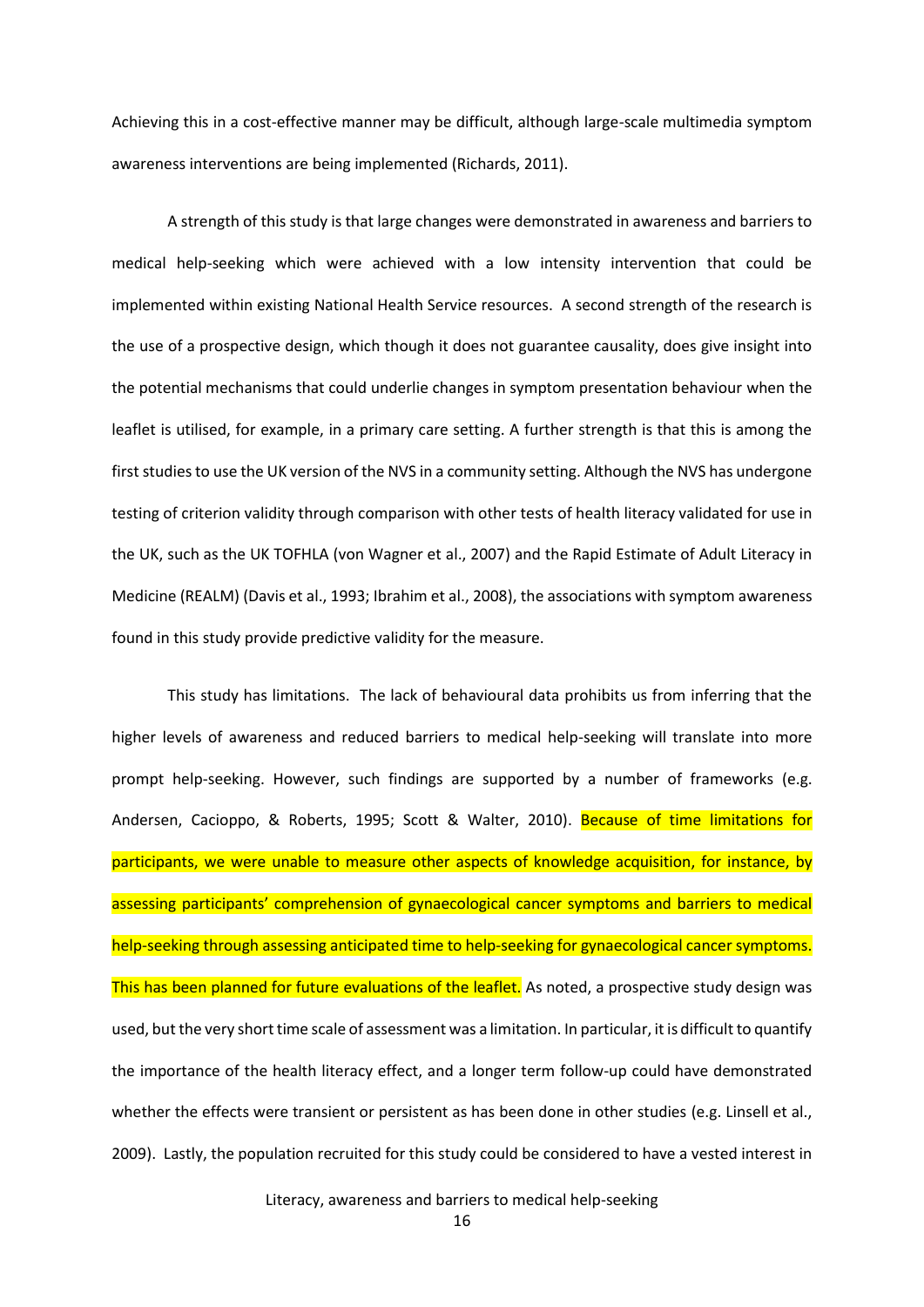learning about the disease because of their high likelihood of knowing someone with a gynaecological cancer. This could reduce the generalizability of our findings to the general population. However, the aim of this study was to demonstrate the potential efficacy of such an intervention and thus it constitutes a key part of the development process. The next stage of the research process will be conducted within the general population in a primary care setting.

In conclusion, this study reported on the efficacy of a written information leaflet to promote symptom awareness and reduce barriers to medical help-seeking. Low health literacy individuals were considered to benefit less from the intervention itself as they displayed smaller increases in symptom awareness and smaller reductions in barriers to medical help-seeking after viewing the leaflet when compared to marginal and adequate health literacy groups. While the intervention was successful in increasing awareness and reducing barriers to medical help-seeking across all health literacy groups, more intensive interventions involving healthcare professional interaction or alternative media (e.g. supplementary multimedia material) may be needed to ensure inequalities are not exacerbated by future public health interventions, with specific focus on the needs of people with low health literacy.

## **References**

Andersen, B. L., Cacioppo, J. T., & Roberts, D. C. (1995). Delay in seeking a cancer diagnosis: delay stages and psychophysiological comparison processes. *British Journal of Social Psychology*, *34*(1), 33–52.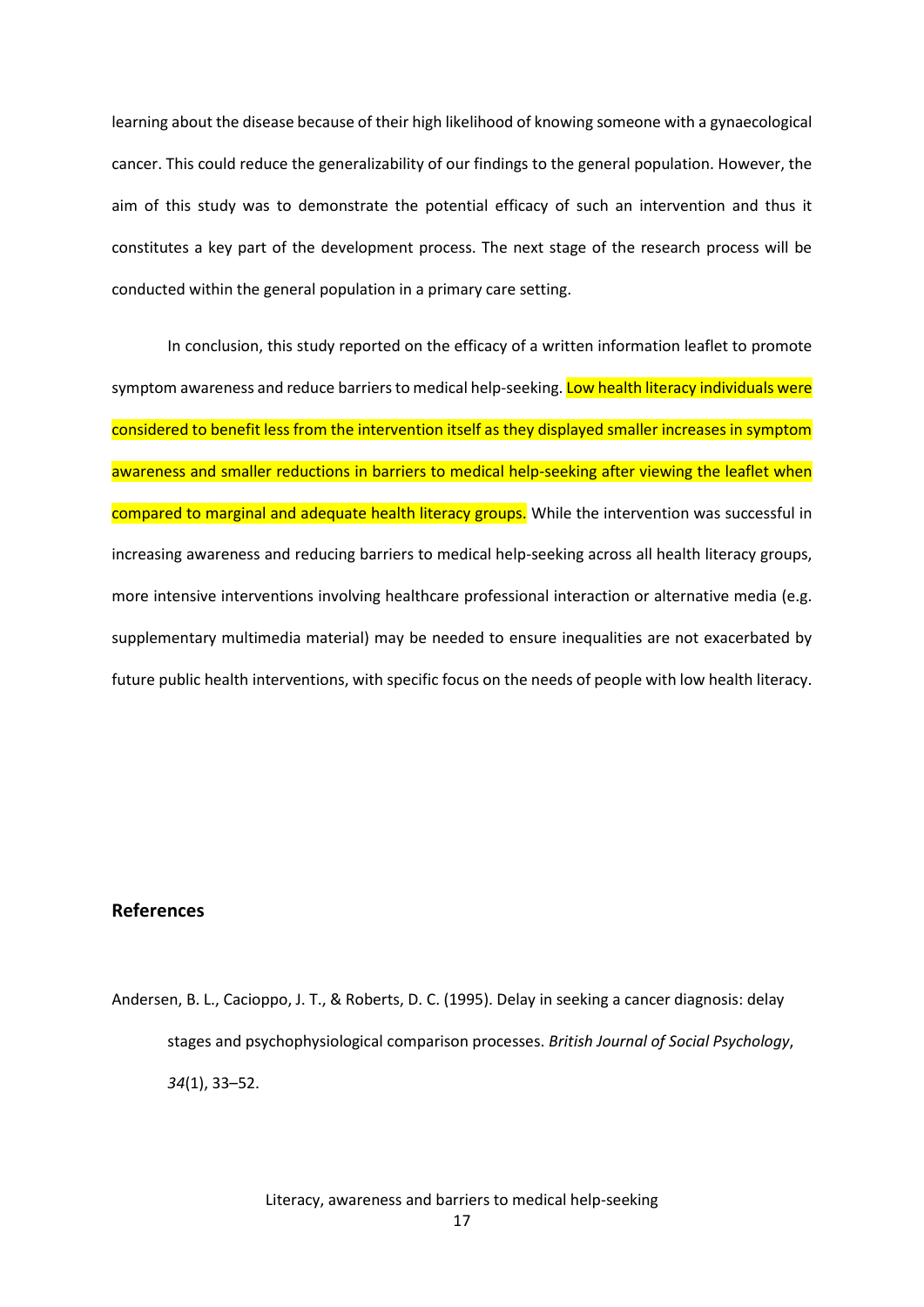- Austoker, J., Bankhead, C., Forbes, L. J. L., Atkins, L., Martin, F., Robb, K., . . . Ramirez, A.J. (2009). Interventions to promote cancer awareness and early presentation: systematic review. *British Journal of Cancer*, *101*, S31-S39.
- Baker, D. W. (2006). The Meaning and the Measure of Health Literacy. *Journal of General Internal Medicine*, *21*(8), 878-883.
- Berkman, N. D., Sheridan, S. L., Donahue, K. E., Halpern, D. J., & Crotty, K. (2011). Low health literacy and health outcomes: an updated systematic review. *Annals of Internal Medicine*, *155*(2), 97–107.
- Boundouki, G., Humphris, G., & Field, A. (2004). Knowledge of oral cancer, distress and screening intentions: longer term effects of a patient information leaflet. *Patient Education and Counseling*, *53*(1), 71-77.
- Cancer Research UK (2008). *Cancer statistics for the UK*. Retrieved on 18th January 2012, from http://info.cancerresearchuk.org/cancerstats/
- Clement, S., Ibrahim, S., Crichton, N., Wolf, M., & Rowlands, G. (2009). Complex interventions to improve the health of people with limited literacy: A systematic review. *Patient Education and Counseling*, *75*(3), 340-351.
- Cochran, S.D., Hacker, N.F., & Berek, J. (1986). Correlates of Delay in Seeking Treatment for Endometrial Cancer. *Journal of Psychosomatic Obstetrics and Gynecology,* 5 (4), 245.

Cohen, J. (1988) *Statistical power for the behavioral sciences.* Erlbaum, Hillsdale, NJ.

- Davis, T. C., Long, S. W., Jackson, R. H., Mayeaux, E. J., George, R. B., Murphy, P. W., & Crouch, M. A. (1993). Rapid estimate of adult literacy in medicine: a shortened screening instrument. *Family Medicine*, *25*(6), 391-395.
- de Nooijer, J., Lechner, L., Candel, M., & de Vries, H. (2004). Short- and long-term effects of tailored information versus general information on determinants and intentions related to early detection of cancer. *Preventive Medicine*, *38*(6), 694-703.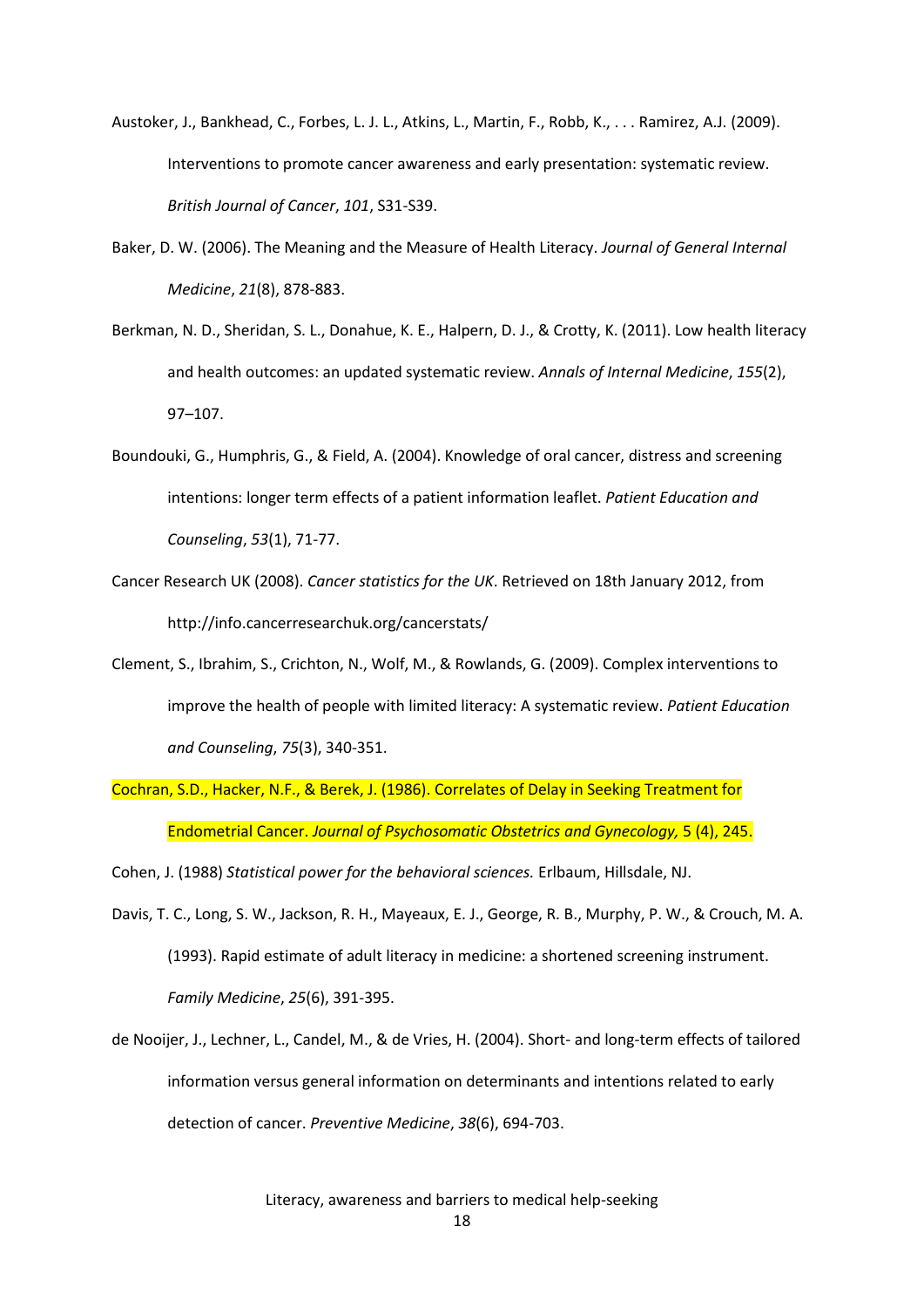- Department for Business Innovations and Skills. (2011). *Skills for Life Survey: Headline Findings*. BIS Research Paper number 57. London, UK.
- Department of Health. (2011). *Improving outcomes: a strategy for cancer*. Department of Health. Retrieved on 10<sup>th</sup> January 2012 from,

[http://www.dh.gov.uk/en/Publicationsandstatistics/Publications/PublicationsPolicyAndGuid](http://www.dh.gov.uk/en/Publicationsandstatistics/Publications/PublicationsPolicyAndGuidance/DH_123371) [ance/DH\\_123371](http://www.dh.gov.uk/en/Publicationsandstatistics/Publications/PublicationsPolicyAndGuidance/DH_123371)

Fitch, M., Deane, K., Howell, D. & Gray, R.E. (2002) Women's experiences with ovarian cancer: reflections on being diagnosed. *Canadian Oncology Nursing Journal. 12 (3).* 152- 68.

Flesch, R. (1948). A new readability yardstick. *The Journal of Applied Psychology*, *32*(3), 221-233.

- Fransen, M. P., von Wagner, C., & Essink-Bot, M. L. (in press). Diabetes self-management in patients with low health literacy: Ordering findings from literature in a health literacy framework. *Patient Education and Counseling*.
- Garner, M., Ning, Z., & Francis, J. (in press). A framework for the evaluation of patient information leaflets. *Health Expectations*.
- Ibrahim, S. Y., Reid, F., Shaw, A., Rowlands, G., Gomez, G. B., Chesnokov, M., & Ussher, M. (2008). Validation of a health literacy screening tool (REALM) in a UK Population with coronary heart disease. *Journal of Public Health*, *30*(4), 449-455.
- Kidanto, H.L., Kilewo, C.D. & Moshiro, C. (2002). Cancer of the cervix: knowledge and attitudes of female patients admitted at Muhimbili National Hospital, Der Es Salaam. *East African Medical Journal. 79 (9).* 467- 475.
- Kutner, M., Greenberg, E., Jin, Y., Paulsen, C., & White, S. (2007). *Literacy in everyday life: Results from the 2003 National Assessment of Adult Literacy*. Washington, DC: US Department of Education.
- Lindau, S. T., Tomori, C., Lyons, T., Langseth, L., Bennett, C. L., & Garcia, P. (2002). The association of health literacy with cervical cancer prevention knowledge and health behaviors in a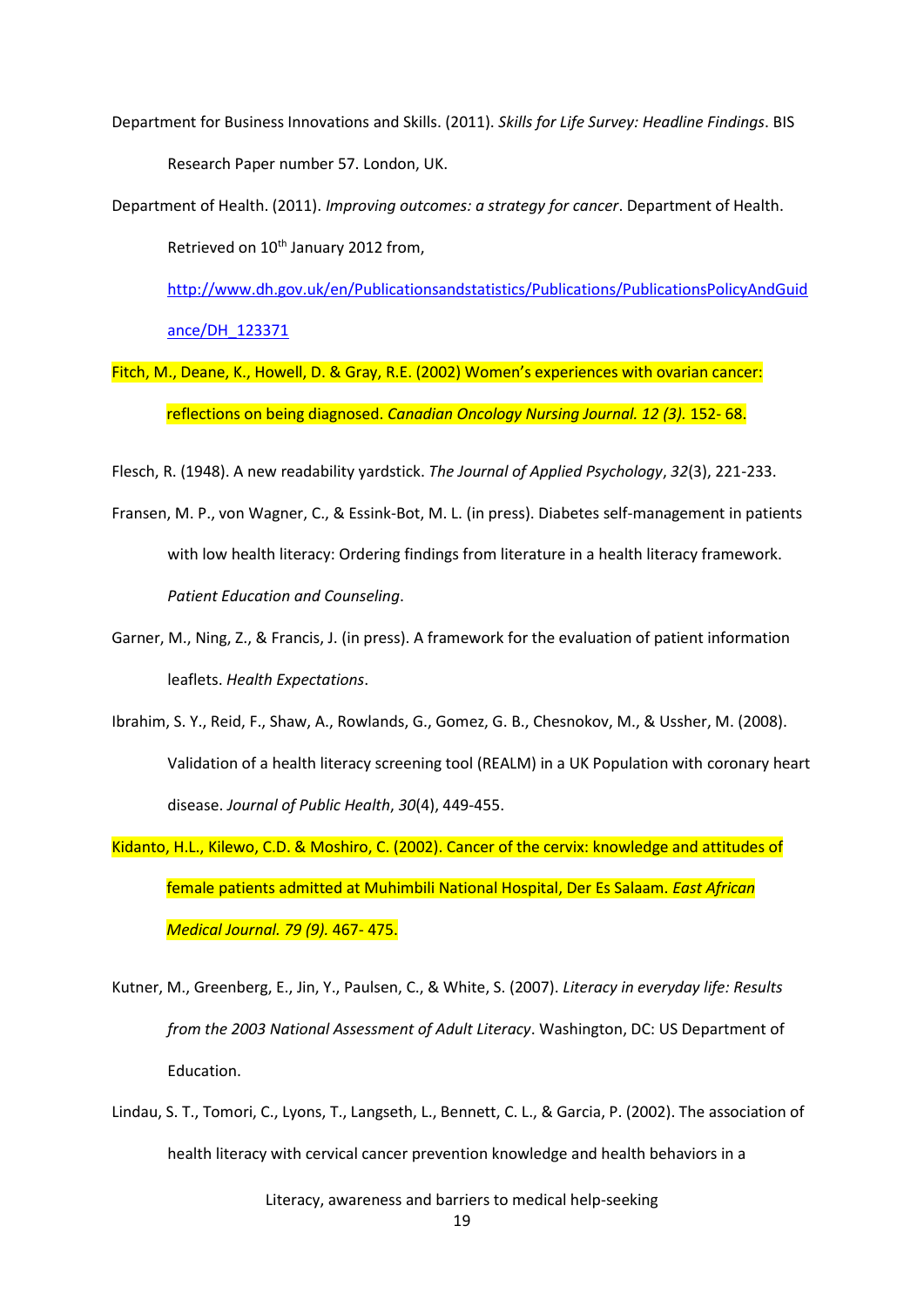multiethnic cohort of women. *American Journal of Obstetrics and Gynecology*, *186*(5), 938- 943.

- Linsell, L., Forbes, L. J. L., Kapari, M., Burgess, C., Omar, L., Tucker, L., & Ramirez, A. J. (2009). A randomised controlled trial of an intervention to promote early presentation of breast cancer in older women: effect on breast cancer awareness. *Br J Cancer*, *101*(S2), S40-S48.
- Low, E.L., Simon, A.E., Lyons, J., Romney-Alexander, D., & Waller., J. What do British women know about cervical cancer symptoms and risk factors? *European Journal of Cancer*. Submitted 2012.
- McCann, S., & Weinman, J. (1996). Empowering the patient in the consultation: a pilot study. *Patient Education and Counseling*, *27*(3), 227-234.
- McLaughlin, G. H. (1969). SMOG grading: A new readability formula. *Journal of Reading*, *12*(8), 639– 646.

Nutbeam, D. (1998). Health promotion glossary. *Health Promotion International, 13*(4), 349-364.

- Parker, R. M., Baker, D. W., Williams, M. V., & Nurss, J. R. (1995). The test of functional health literacy in adults. *Journal of general internal medicine*, *10*(10), 537–541.
- Power, E., Simon, A.E., Judzczyk, D, Hiom, S, & Wardle, J. (2011). Assessing awareness of colorectal cancer symptoms: Measure development and results from a population survey in the UK, *BMC Cancer, 11*(366).
- Ratzan, S. C., & Parker, R. M. (2000). Introduction. *National Library of Medicine current bibliographies in medicine: Health literacy* (pp. 19-30). Bethesda, MD: National Institutes of Health, U.S Department of Health and Human Services.
- Richards, M. A. (2009). The National Awareness and Early Diagnosis Initiative in England: assembling the evidence. *British Journal of Cancer*, *101*(S2), S1-S4.
- Richards, M. (2011). Be clear on cancer: national campaign to promote earlier diagnosis of bowel cancer. Retrieved on 12<sup>th</sup> January 2012 from, http://www.dh.gov.uk/health/2011/11/bowelcancer-letter/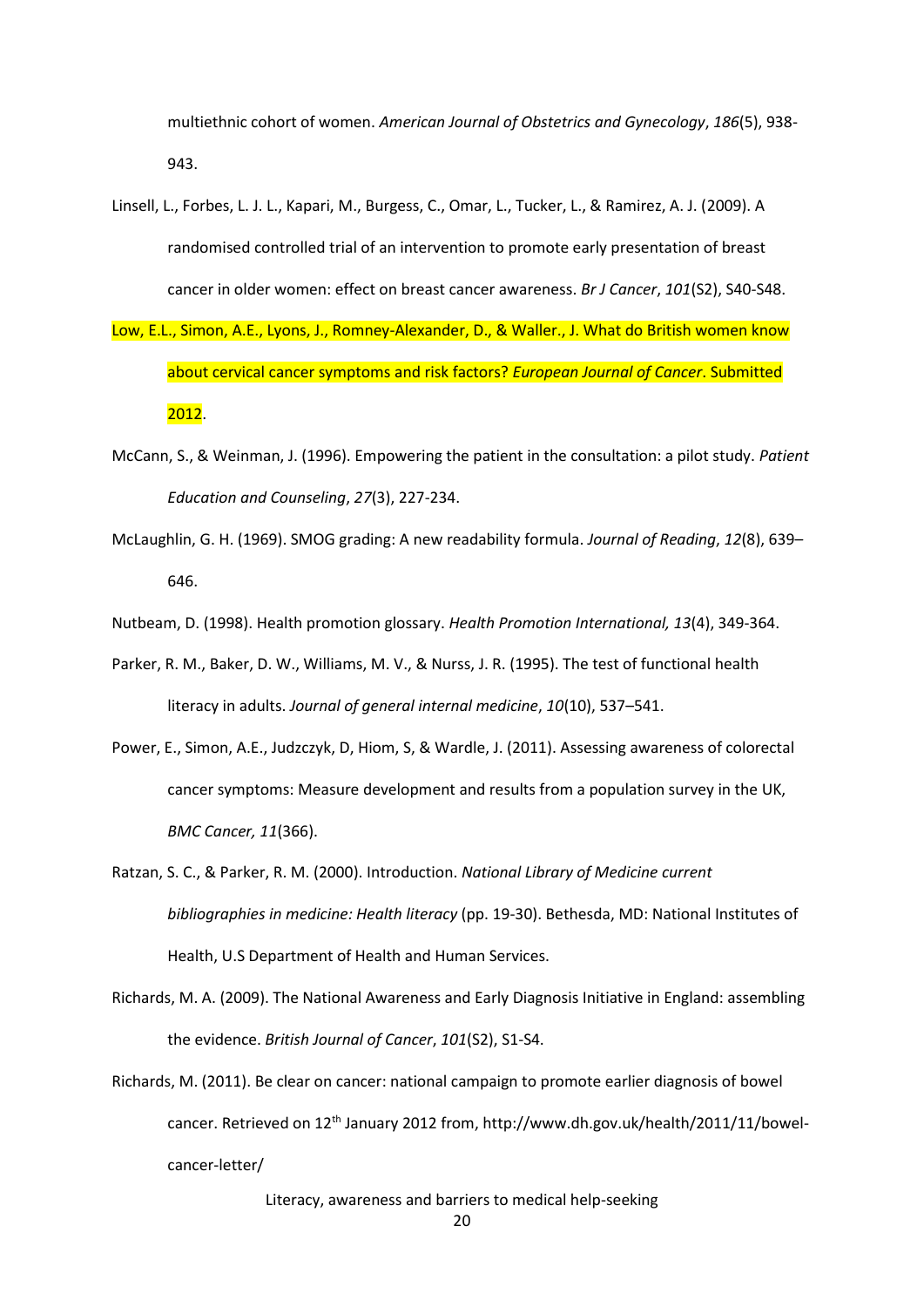Rimer, B. K., Halabi, S., Sugg Skinner, C., Lipkus, I. M., Strigo, T. S., Kaplan, E. B., & Samsa, G. P. (2002). Effects of a mammography decision-making intervention at 12 and 24 months. *American Journal of Preventive Medicine*, *22*(4), 247-257.

- Robb, K., Stubbings, S., Ramirez, A., Macleod, U., Austoker, J., Waller, J., . . . Wardle, J. (2009). Public awareness of cancer in Britain: a population-based survey of adults. *British Journal of Cancer*, *101*(S2), S18-S23.
- Rowlands, G., Khazaezadeh, N., Oteng-Ntim, E., Seed, P., Barr, S., & Weiss, B. D. (Submitted) Validation of a measure of Health Literacy in the UK: the Newest Vital Sign.
- Scott, S., & Walter, F. (2010). Studying Help‐Seeking for Symptoms: The Challenges of Methods and Models. *Social and Personality Psychology Compass*, *4*(8), 531-547.
- Simon, A.E., Wardle, J., Grimmett, C., Power, E., Corker, E., Menon, U., . . . Waller, J. (in press) Ovarian and cervical cancer awareness: development of two validated measurement tools. *Journal of Family Planning and Reproductive Health Care*.
- Sheridan, S.L., Halpern, D.J., Viera, A.J., Berkman, N.D., Donahue, K.E., & Crotty, K. (2011) Interventions for individuals with low health literacy: A systematic review. *Journal of Health Communication, 16*: S30-54.
- Sobel, R. M., Paasche-Orlow, M. K., Waite, K. R., Rittner, S. S., Wilson, E. A. H., & Wolf, M. S. (2009). Asthma 1-2-3: a low literacy multimedia tool to educate African American adults about asthma. *Journal of Community Health*, *34*(4), 321-327.
- Stubbings, S., Robb, K., Waller, J., Ramirez, A., Austoker, J., Macleod, U.,…Wardle, J. (2009). Development of a measurement tool to assess public awareness of cancer. *British journal of cancer*, *101*, S13–S17.
- Tabachnick, B.G. & Fidell, L.S. (1996) *Using Multivariate Statistics* (3rd Edition.) New York: Harper Collins.
- Literacy, awareness and barriers to medical help-seeking Target Ovarian Cancer. (2009). Initial Results - Target Ovarian Cancer. Retrieved April 18, 2012, from http://www.targetovariancancer.org.uk/page.asp?section=424&search=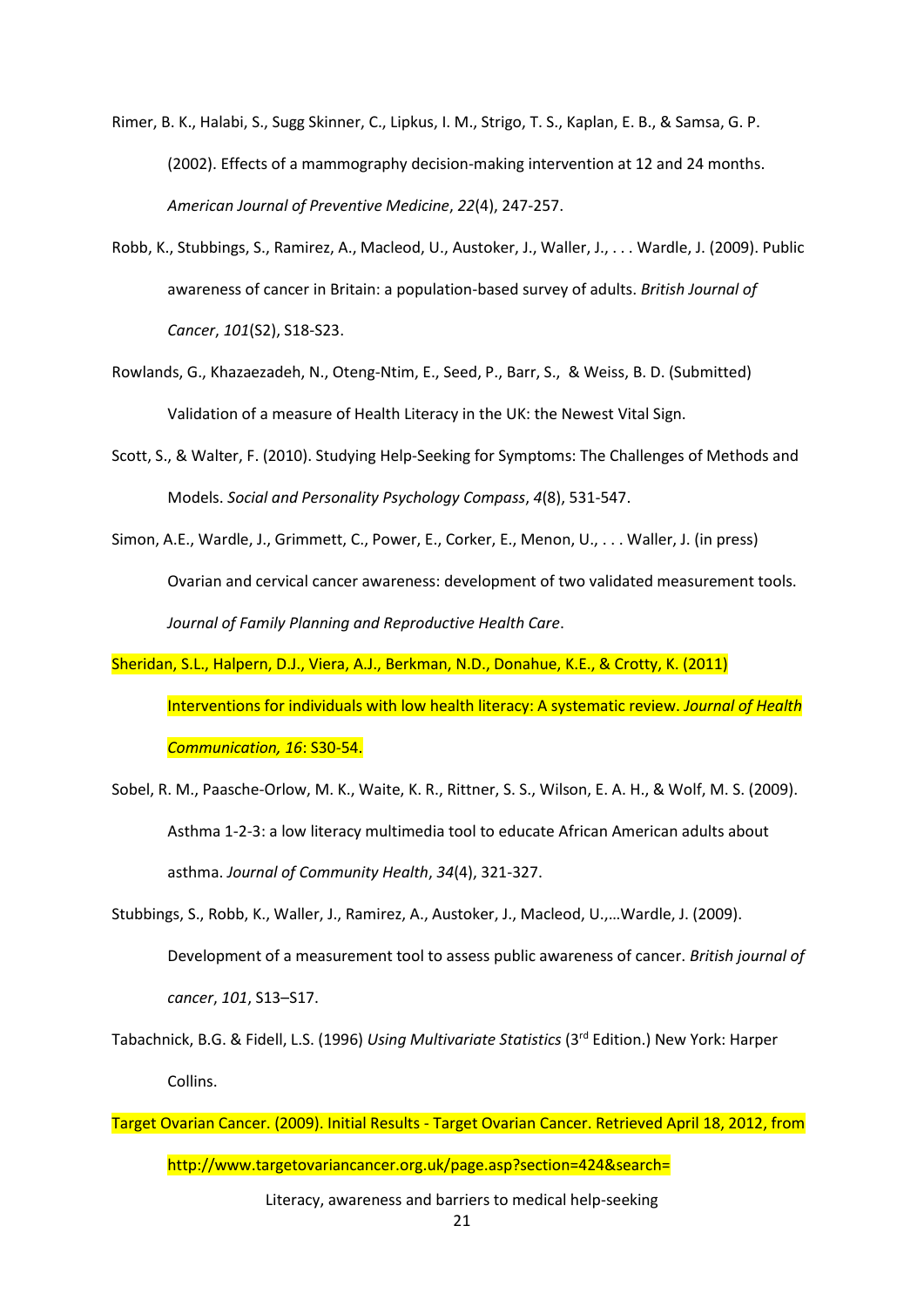- Thomson, C. S., & Forman, D. (2009). Cancer survival in England and the influence of early diagnosis: what can we learn from recent EUROCARE results? *British Journal of Cancer*, *101,* S102-109.
- Ussher, M., Ibrahim, S., Reid, F., Shaw, A., & Rowlands, G. (2010). Psychosocial Correlates of Health Literacy Among Older Patients With Coronary Heart Disease. *Journal of Health Communication*, *15*(7), 788-804.
- von Wagner, C., Knight, K., Steptoe, A., & Wardle, J. (2007). Functional health literacy and healthpromoting behaviour in a national sample of British adults. *Journal of Epidemiology and Community Health*, *61*(12), 1086 -1090.
- von Wagner, C., Semmler, C., Good, A., & Wardle, J. (2009). Health literacy and self-efficacy for participating in colorectal cancer screening: The role of information processing. *Patient Education and Counseling*, *75*(3), 352–357.
- Weiss, B. D., Mays, M. Z., Martz, W., Castro, K. M., DeWalt, D. A., Pignone, M. P., . . . Hale, F.A. (2005). Quick assessment of literacy in primary care: the newest vital sign. *The Annals of Family Medicine*, *3*(6), 514–522.
- Wilson, E. A. H., & Wolf, M. S. (2009). Working memory and the design of health materials: a cognitive factors perspective. *Patient Education and Counseling*, *74*(3), 318-322.
- Wilt, T. J., Paul, J., Murdoch, M., Nelson, D., Nugent, S., & Rubins, H. B. (2001). Educating men about prostate cancer screening. A randomized trial of a mailed pamphlet. *Effective Clinical Practice: ECP*, *4*(3), 112-120.
- Wolf, M. S., Wilson, E. A. H., Rapp, D. N., Waite, K. R., Bocchini, M. V., Davis, T. C., & Rudd, R. E. (2009). Literacy and Learning in Health Care. *Pediatrics*, *124*, S275-S281.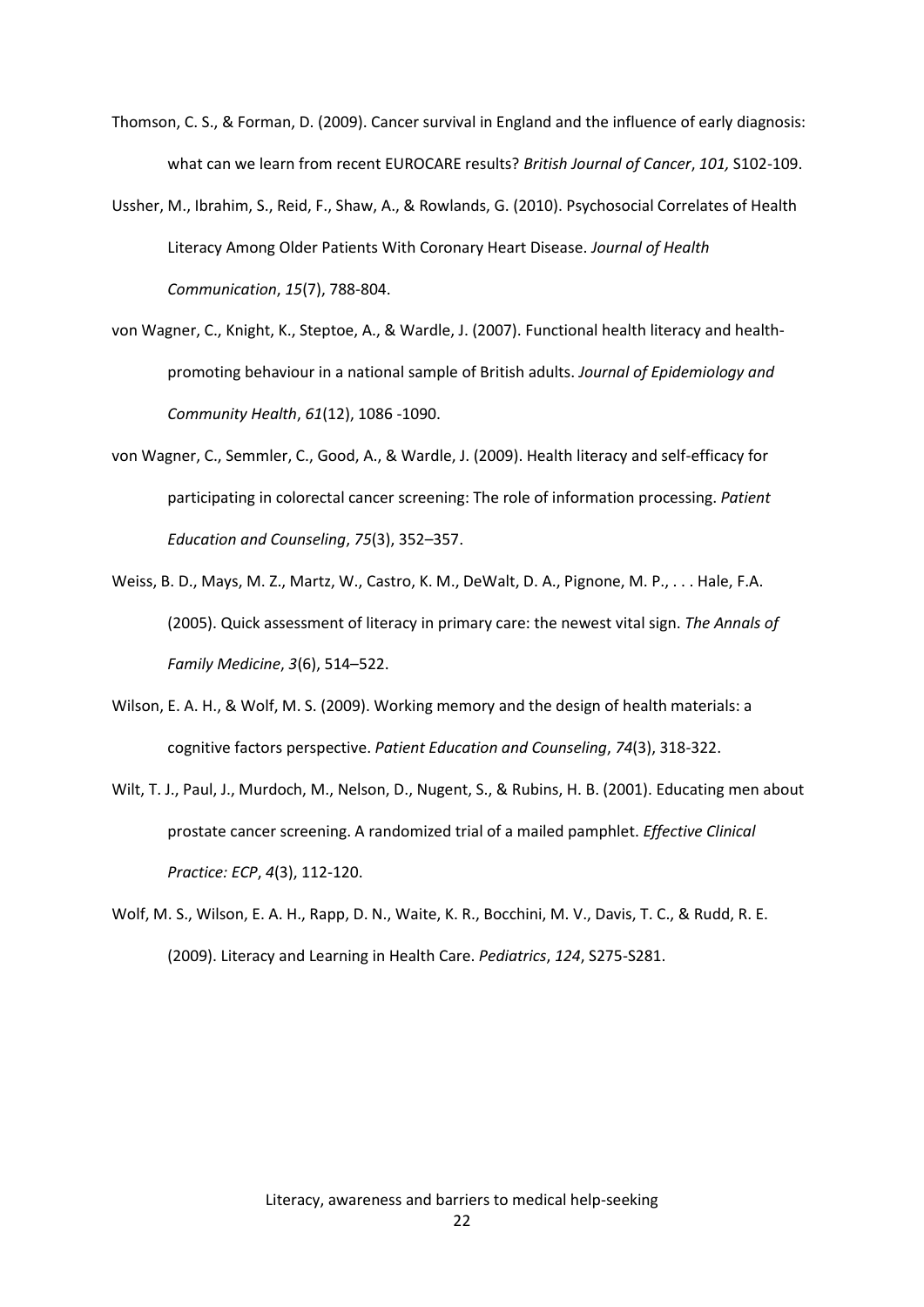|                                 | <b>Low Health</b><br>Literacy (n= 61) | <b>Marginal Health</b><br>Literacy (n=115) | <b>Adequate Health</b><br>literacy (n=275) | <b>Total Sample</b><br>$(n=451)$ |
|---------------------------------|---------------------------------------|--------------------------------------------|--------------------------------------------|----------------------------------|
|                                 | n (%)                                 | n (%)                                      | n (%)                                      | n (%)                            |
| Age Group*                      |                                       |                                            |                                            |                                  |
| 18-30                           | 6(4.8)                                | 24(19.2)                                   | 95 (76.0)                                  | 125 (27.7)                       |
| 31-40                           | 5(5.7)                                | 24 (27.6)                                  | 58 (66.7)                                  | 87 (19.3)                        |
| 41-50                           | 12 (13.6)                             | 23(26.1)                                   | 53 (60.2)                                  | 88 (19.5)                        |
| $51+$                           | 22 (22.4)                             | 28 (28.6)                                  | 48 (49.0)                                  | 98 (21.7)                        |
| Missing <sup>a</sup>            | 16 (30.2)                             | 16 (30.2)                                  | 21(39.6)                                   | 53 (11.8)                        |
| <b>Ethnic Group*</b>            |                                       |                                            |                                            |                                  |
| White                           | 39 (11.6)                             | 79 (23.6)                                  | 217 (64.8)                                 | 335 (74.3)                       |
| Other                           | 22 (19.0)                             | 36 (31.0)                                  | 58 (50.0)                                  | 116 (25.7)                       |
| Deprivation*                    |                                       |                                            |                                            |                                  |
| Low                             | 15(7.4)                               | 52 (25.6)                                  | 136 (67.0)                                 | 203 (45.0)                       |
| Medium                          | 26 (17.0)                             | 43 (28.1)                                  | 84 (54.9)                                  | 153 (33.9)                       |
| High                            | 10 (20.0)                             | 12 (24.0)                                  | 28 (56.0)                                  | 50(11.1)                         |
| Missing <sup>a</sup>            | 10(22.2)                              | 8(17.8)                                    | 27 (60.0)                                  | 45 (10.0)                        |
| Education*                      |                                       |                                            |                                            |                                  |
| < degree level                  | 30 (17.6)                             | 60 (35.3)                                  | 80 (47.1)                                  | 170 (37.7)                       |
| > degree level or<br>equivalent | 18 (7.0)                              | 47 (18.4)                                  | 191 (74.6)                                 | 256 (56.8)                       |
| <b>Missing</b> <sup>a</sup>     | 13 (52.0)                             | 8(32.0)                                    | 4(16.0)                                    | 25(5.5)                          |
| <b>Familiar with</b>            |                                       |                                            |                                            |                                  |
| gynaecological cancer           |                                       |                                            |                                            |                                  |
| No                              | 38 (13.8)                             | 61(22.2)                                   | 176 (64.0)                                 | 275 (61.0)                       |
| Yes                             | 21(12.3)                              | 52 (30.4)                                  | 98 (57.3)                                  | 171 (37.9)                       |
| Missing                         | 2(40.0)                               | 2(40.0)                                    | 1(20.0)                                    | 5(1.1)                           |

Table 1. Demographic characteristics of sample by health literacy group

\*Included as covariates in final analyses

a Number of participants for which there was missing data on this variable. These participants were kept in the analyses by creating a separate response category in the variable.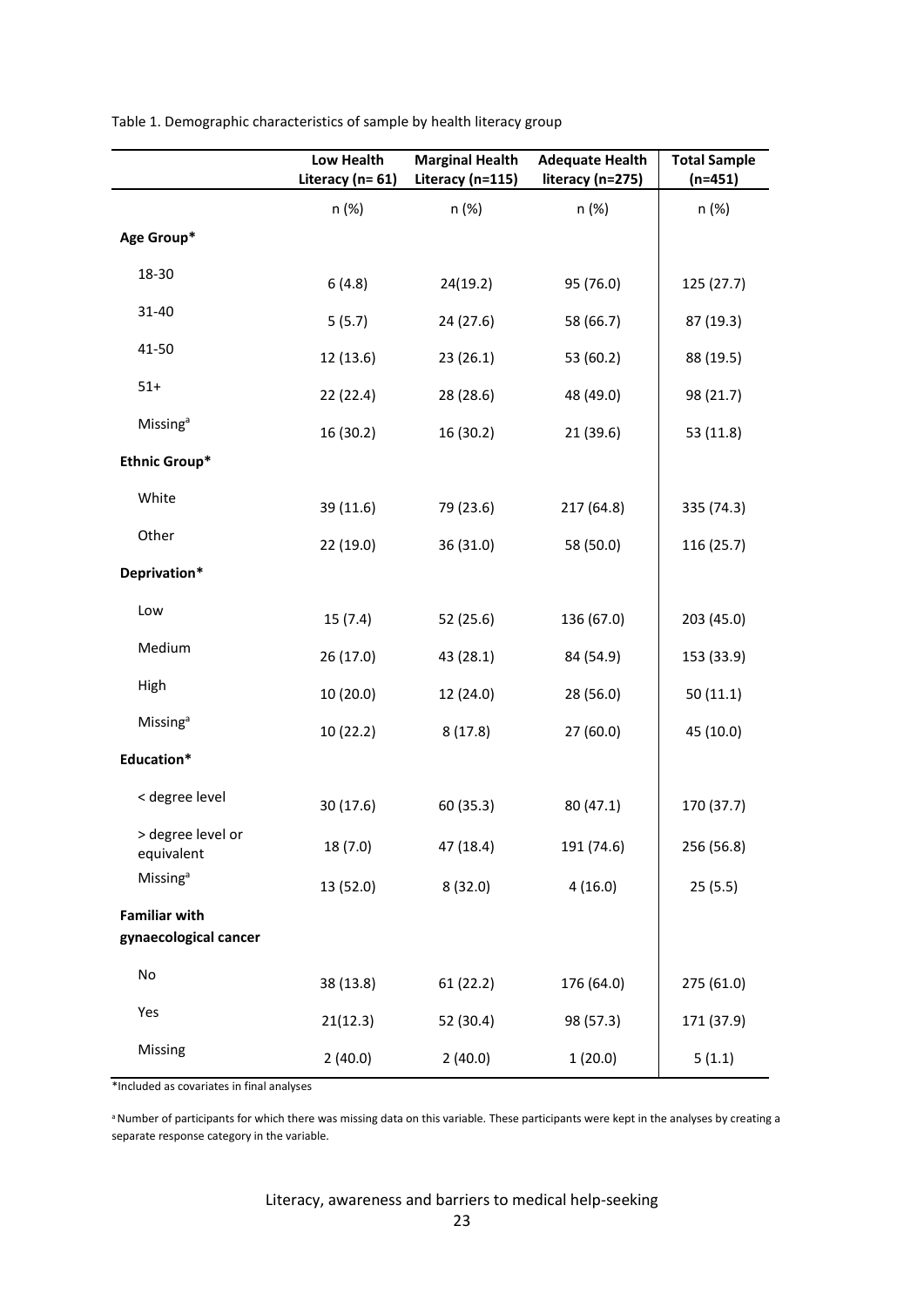|                               |                          | Recognition<br>of symptoms <sup>a</sup> | <b>Barriers to medical help-seeking</b> |                        |                        |                      |
|-------------------------------|--------------------------|-----------------------------------------|-----------------------------------------|------------------------|------------------------|----------------------|
|                               |                          |                                         | Total <sup>b</sup>                      | Emotional <sup>c</sup> | Practical <sup>d</sup> | Service <sup>d</sup> |
|                               | Health<br>Literacy group | Mean                                    | Mean                                    | <b>Mean</b>            | <b>Mean</b>            | Mean                 |
|                               |                          | (95% CI)                                | (95% CI)                                | (95% CI)               | (95% CI)               | (95% Cl)             |
| Pre-<br>intervention<br>(T1)  | Low                      | 5.25                                    | 2.92                                    | 1.27                   | 0.59                   | 1.07                 |
|                               |                          | $(4.39 - 6.12)$                         | $(2.27 - 3.57)$                         | $(0.90 - 1.64)$        | $(0.37 - 0.81)$        | $(0.81 - 1.32)$      |
|                               | Marginal                 | 5.79                                    | 3.17                                    | 1.39                   | 0.73                   | 1.05                 |
|                               |                          | $(5.03 - 6.55)$                         | $(2.60 - 3.74)$                         | $(1.07 - 1.72)$        | $(0.54 - 0.92)$        | $(0.83 - 1.28)$      |
|                               | Adequate                 | 6.46                                    | 3.64                                    | 1.40                   | 0.94                   | 1.31                 |
|                               |                          | $(5.75 - 7.18)$                         | $(3.11 - 4.18)$                         | $(1.09 - 1.71)$        | $(0.76 - 1.12)$        | $(1.10-1.52)$        |
| Post-<br>intervention<br>(T2) | Low                      | 7.35                                    | 2.67                                    | 1.24                   | 0.58                   | 0.85                 |
|                               |                          | $(6.65 - 8.06)$                         | $(2.01 - 3.33)$                         | $(0.88 - 1.59)$        | $(0.35 - 0.81)$        | $(0.61 - 1.10)$      |
|                               | Marginal                 | 8.95                                    | 2.53                                    | 1.17                   | 0.60                   | 0.77                 |
|                               |                          | $(8.33 - 9.57)$                         | $(1.96 - 3.11)$                         | $(0.86 - 1.48)$        | $(0.40 - 0.80)$        | $(0.55 - 0.98)$      |
|                               | Adequate                 | 10.22                                   | 2.55                                    | 1.03                   | 0.69                   | 0.83                 |
|                               |                          | $(9.64 - 10.80)$                        | $(2.01 - 3.09)$                         | $(0.74 - 1.32)$        | $(0.50 - 0.88)$        | $(0.63 - 1.03)$      |

Table 2. Adjusted means of symptom recognition scores and barriers to medical help-seeking across health literacy groups before and after the intervention

a Range of scores 0-12. Higher scores indicate higher symptom awareness.

<sup>b</sup> Range of scores 0-10. Higher scores indicate higher total barriers to medical help-seeking.

<sup>c</sup> Range of scores 0-4. Higher scores indicate higher emotional barriers to medical help-seeking.

<sup>d</sup> Range of scores 0-3. Higher scores indicate higher practical/ service related barriers to medical help-seeking.

Controlling for age, ethnicity, education and IMD scores.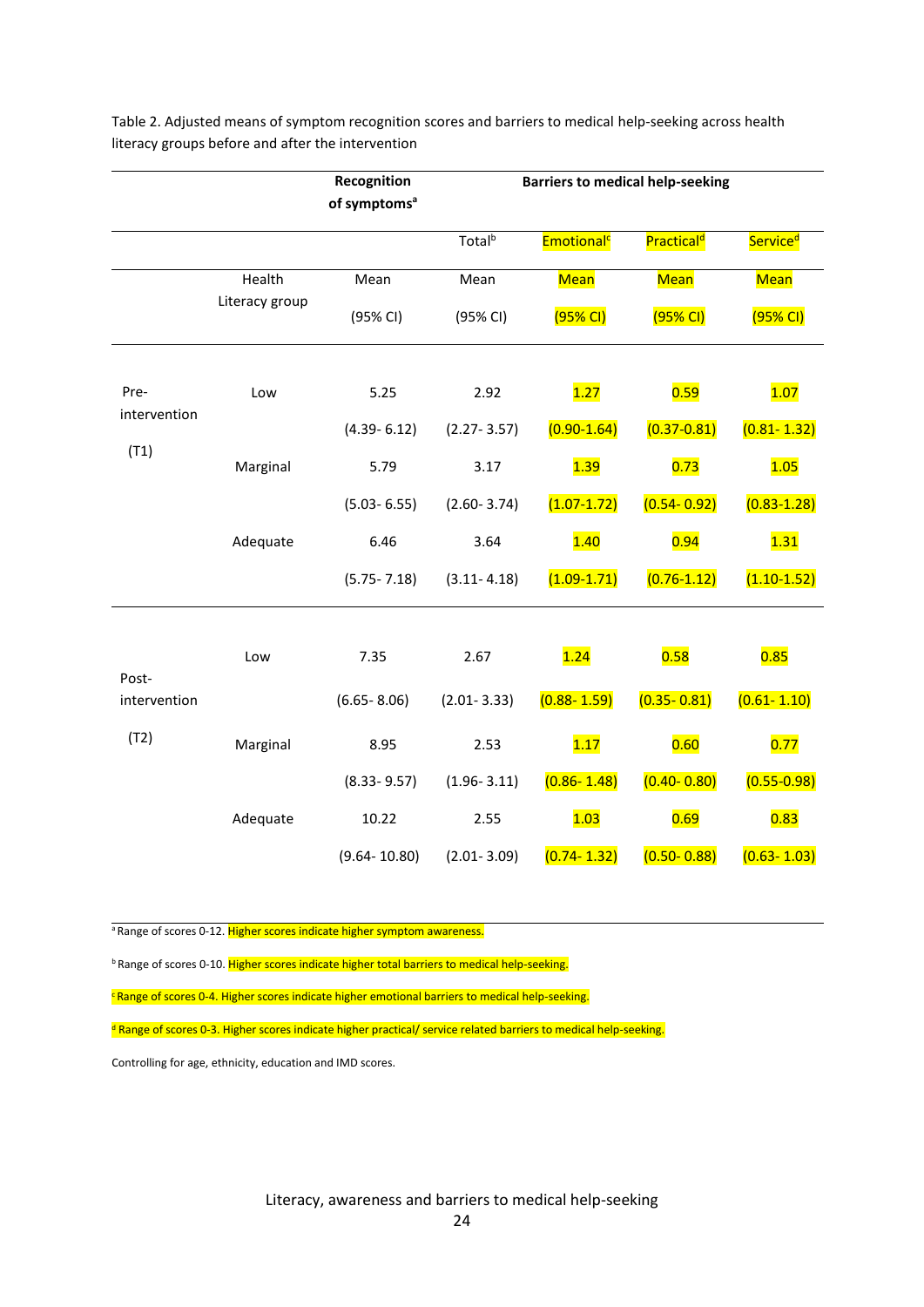

Figure 1. Change in symptom awareness for each health literacy group from T1 to T2